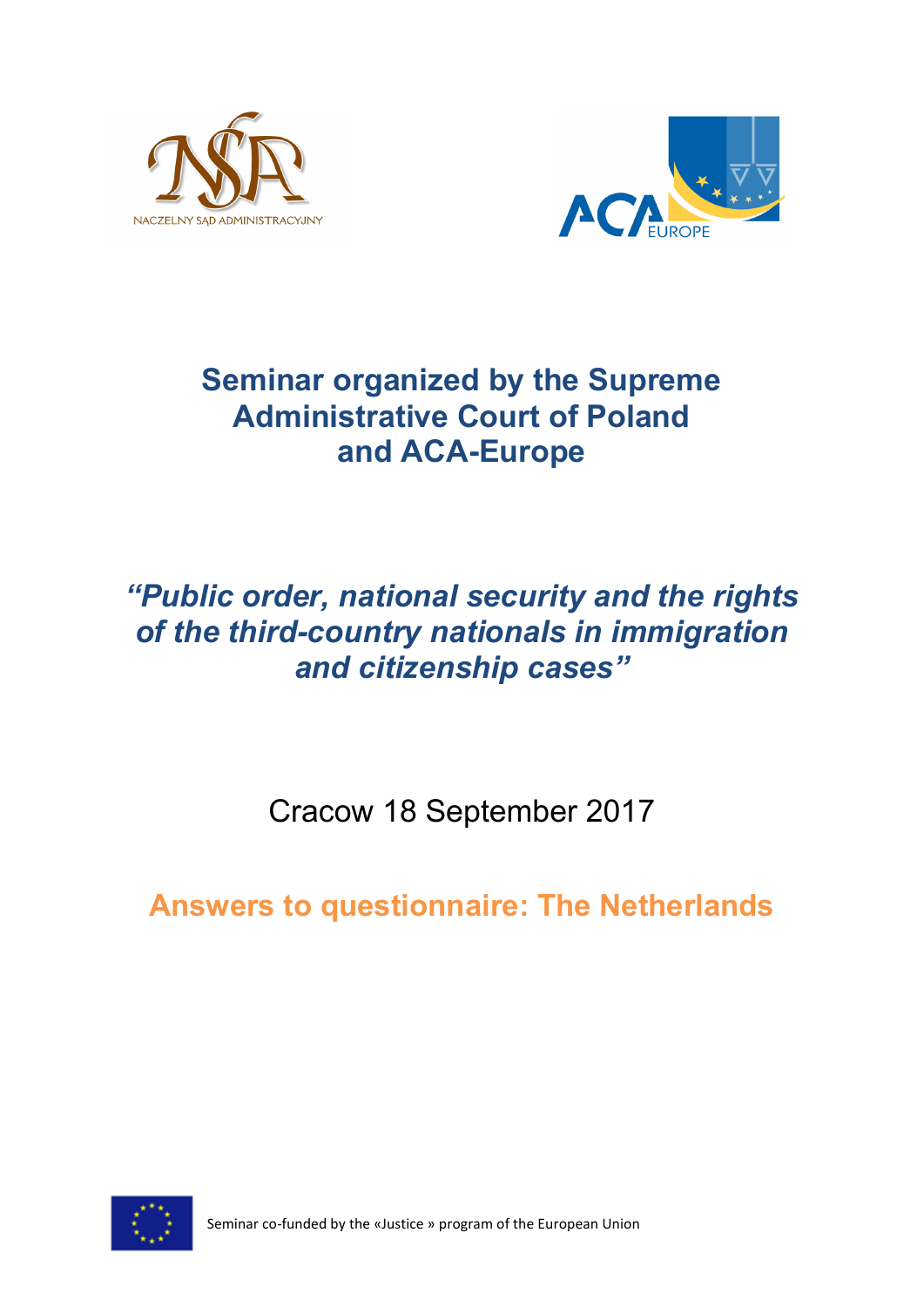## **Public order, national security and the rights of the third-country nationals in immigration and citizenship cases**

ACA seminar in Kraków (Cracow) 18–19 September 2017

## **THE NETHERLANDS**

## **II. Questions**

**A. General questions. National judicial and legal framework in the field of migration of third-country nationals and in citizenship cases**.

**1. What is the national legal framework in the field of immigration of third-country nationals in relation to national security and public order? Please provide in particular information on the relevant legislation, the organisation of the courts responsible for immigration cases (special tribunals, general administrative courts and others), the number of tiers of the court system and also at the administrative level, if there is a prior administrative procedure. Please give links to websites with the relevant national legislation, if available.** 

## *Relevant Legislation*

- General Administrative Law Act (*Algemene wet bestuursrecht;* hereafter: Awb).
- Aliens Act 2000 (*Vreemdelingenwet 2000;* hereafter: Vw 2000).
- Aliens Decree 2000 (*Vreemdelingenbesluit 2000*; hereafter: Vb 2000).
- Aliens Act Implementation Guidelines 2000 (A) and (B) (*Vreemdelingencirculaire 2000*; hereafter: Vc 2000).
- General Intelligence and Security Service Act (*Wet op de inlichtingen- en veiligheden;*  hereafter: Wiv 2002).

## Entry and residence procedure (*toegang- en verblijfsprocedure*)

Refusal of entry on grounds of national security or public order: article 3, paragraph one, subsection b, Vw 2000; article 2.9, paragraph one, Vb 2000; paragraph A1/3 Vc 2000.

## Issuance, extension and withdrawal of a residence permit (on non-asylum grounds, temporary or permanent) on grounds of national security or public order

- Issuance of a temporary residence permit: article 16, paragraph one, subsection d, Vw 2000; article 3.77 and 3.78 Vb 2000; paragraph B1/4.4 and B1/8.3.4 Vc 2000.
- Extension and withdrawal of a temporary residence permit (on non-asylum grounds): article 18, paragraph one, subsection e, Vw 2000; article 19 Vw 2000; article 3.86 Vb 2000; paragraph B1/6.2.2 Vc 2000.
- Issuance of a permanent residence permit (on non-asylum grounds): article 21, paragraph one, subsections c and d, Vw 2000; article 3.95 Vb 2000; paragraph B12/2.4 Vc 2000.
- Extension and withdrawal of a permanent residence permit (on non-asylum grounds): article 22, paragraph two, subsections c and d, Vw 2000; article 3.98 Vb 2000; paragraph B12/2.8 Vc 2000.

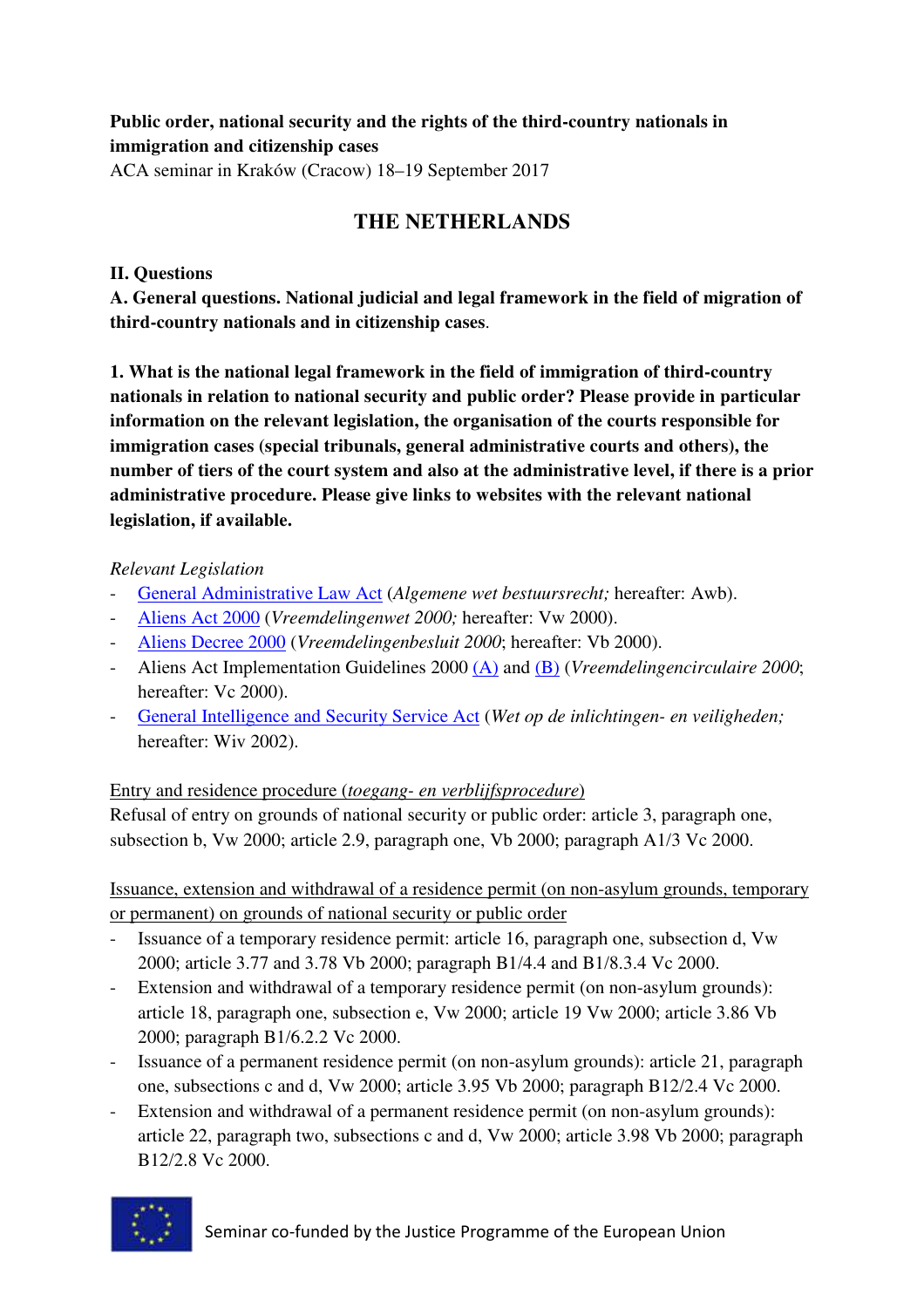

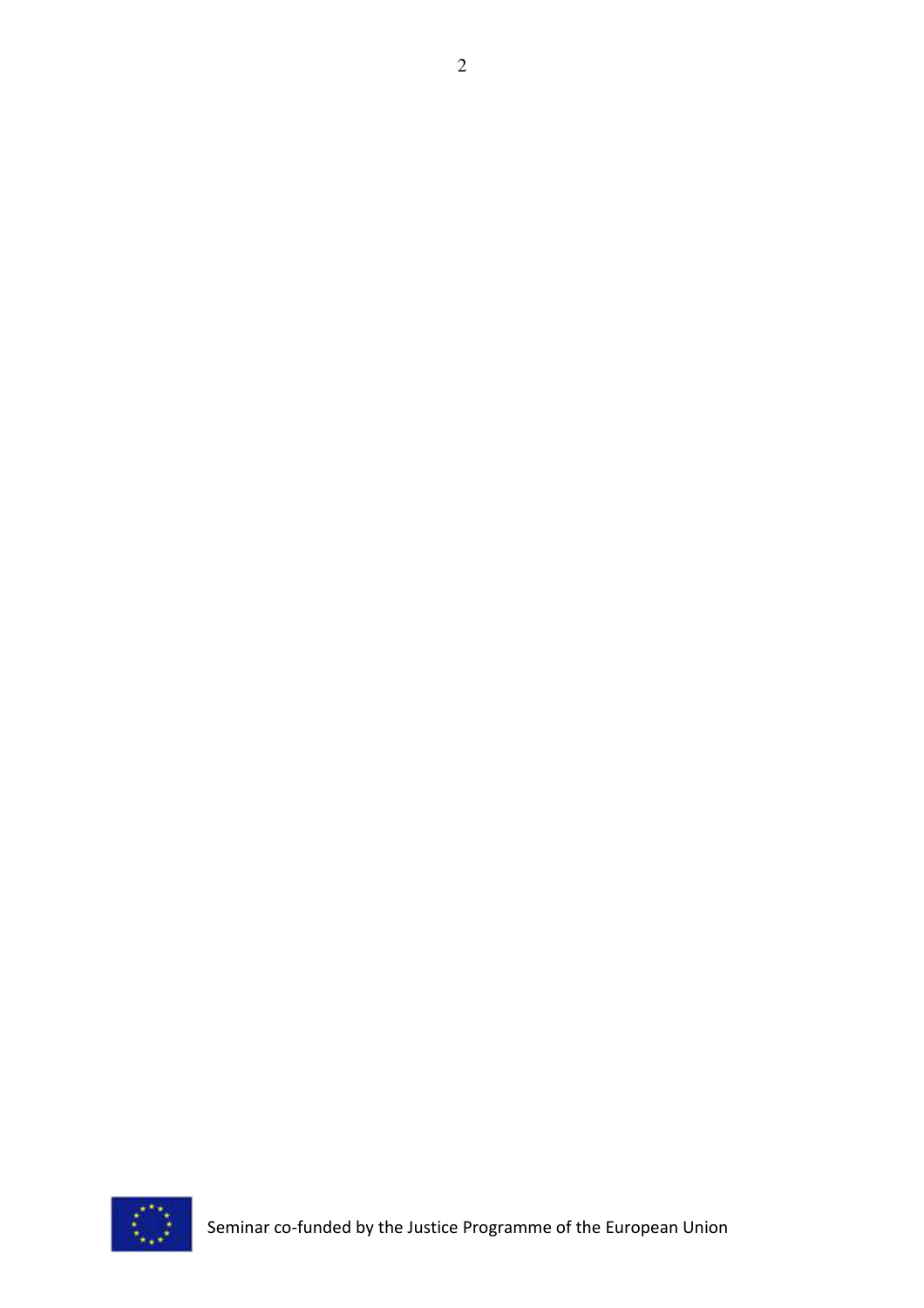Rejection of re-entry visa on grounds of national security or public order Article 2x, paragraph one, subsection g, Vw 2000; paragraph A1/5.3 Vc 2000.

Withdrawal of an asylum residence permit (on non-asylum grounds, temporary or permanent) Article 35, paragraph one, subsection b and d, Vw 2000; article 3.86, paragraph two, Vb 2000; paragraphs C2/10 and C5/4 Vc 2000.

#### *Procedure and Organisation of the Courts*

Articles 6:7 - 6:24, 8:1-8:119 Awb and articles 69-92a Vw 2000 provide the legal framework.

Generally, the alien involved will first have to raise objections against an individual decision of the Secretary of State of Security and Justice (*staatssecretaris van Veiligheid en Justitie;*  hereafter: Secretary of State) about his or her residence permit within four weeks. This is the first – administrative – tier.

 If the Secretary of State declares the objection to be unfounded, the alien can file an appeal against this decision at the Regional Court of The Hague or one of its other hearing locations within four weeks. The resulting judgment of the Regional Court is open to further appeal at the Administrative Jurisdiction Division of the Council of State (*Afdeling bestuursrechtspraak van de Raad van State;* hereafter: Administrative Jurisdiction Division), the court of last instance.

Please note that in asylum cases, there is no preceding administrative procedure: in those cases, the alien involved must directly file an appeal against a decision of the Secretary of State at the Regional Court of The Hague. The Regional Courts' judgment is then open to further appeal at the Administrative Jurisdiction Division.

**2. What is the national legal framework in the field of citizenship cases in relation to national security and public order? Please provide in particular information on the relevant legislation, the organization of the courts responsible for citizenship cases (special tribunals, general administrative courts and others), the number of tiers of the court system and also at the administrative level, if there is a prior administrative procedure. Please give links to websites with the relevant national legislation, if available.** 

#### *Relevant Legislation*

- Dutch Nationality Act (*Rijkswet op het Nederlanderschap*; hereafter: RWN).
- Decree acquisition and loss Dutch Nationality (*Besluit verkrijging en verlies Nederlanderschap*).
- Guidelines Dutch Nationality Act 2003 (*Handleiding Rijkswet op het Nederlanderschap 2003*; hereafter: Guidelines RWN).

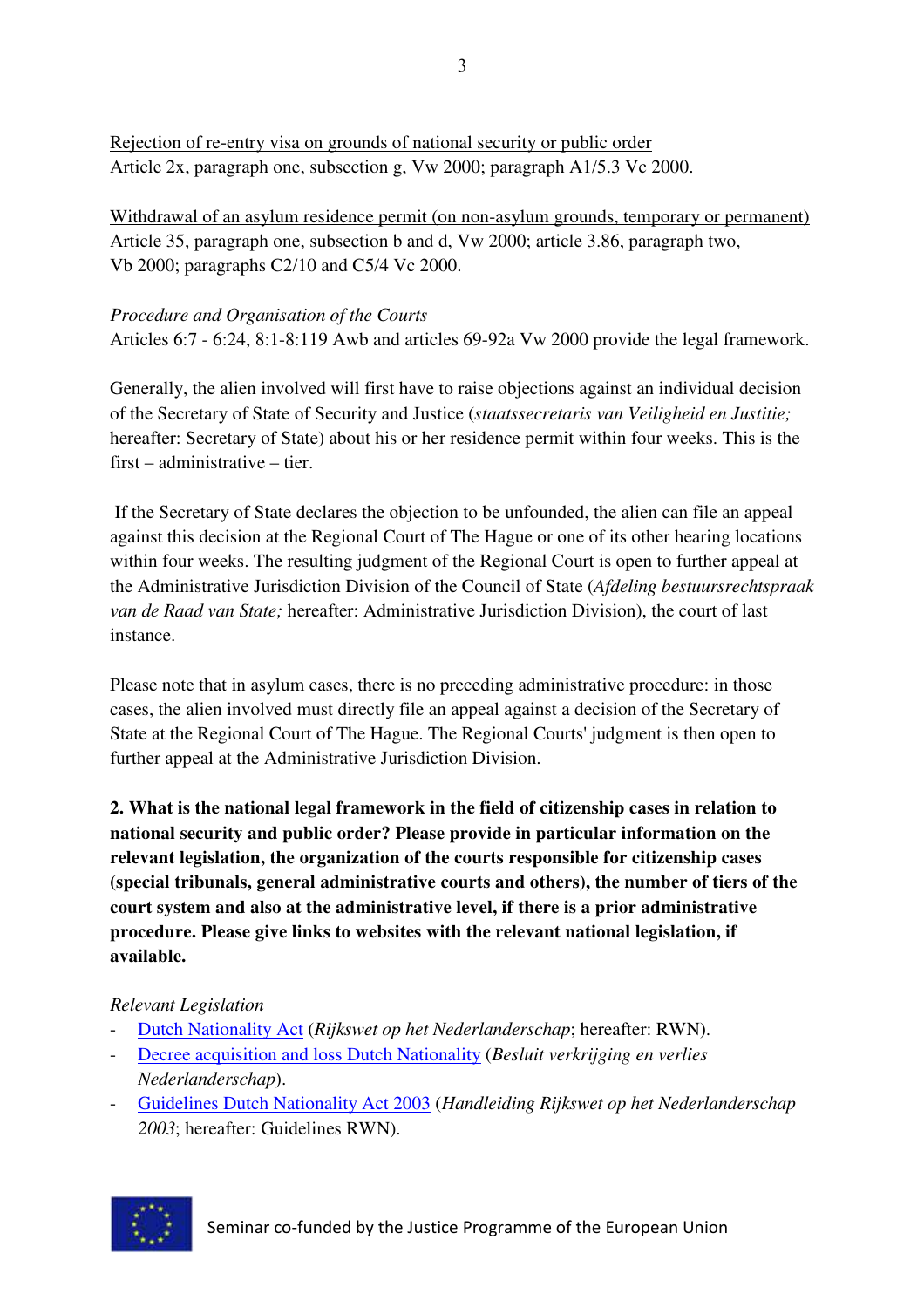The administrative body will reject the request for the issue of the Dutch nationality by option or naturalisation, if on the basis of the behaviour of the person concerned, serious suspicions for a danger to public order or national security exist, unless international law dictates otherwise (article 6, paragraph four, and article 9, paragraph one, subsection a, RWN).

Dutch nationality can be withdrawn when serious suspicions exist that the person involved constitutes a danger to public order or national security (article 14 RWN).

See the answer to question 6 for additional legislation and policy rules.

## *Procedure and Organisation of the Courts*

The person involved can lodge an objection against the decision of the administrative body on the application for the issue of the Dutch nationality or withdrawal of the Dutch nationality. If the Secretary of State declares the objection to be unfounded, this decision is open to appeal at the competent Regional Administrative Court and further appeal at the Administrative Jurisdiction Division, the court of last instance.

**3. Please give the number of immigration and citizenship cases brought before the courts in 2016 (1 January to 31 December 2016) involving third-country nationals (please exclude cases concerning EU nationals and refugees). Please provide separately information on the number of cases brought before the court of last resort (the Supreme Administrative Court) and before the lower courts. If possible, please provide information on the percentage of cases in which grounds related to national security and public order were decisive. Are cases in which issues related to national security and to public order have to be considered registered with the court separately and are they given priority when listed for hearing?** 

Number of non-asylum immigration cases brought before the courts in 2016 District Courts: 6.535 cases (including EU nationals cases, excluding preliminary relief cases).

Administrative Jurisdiction Division of the Council of State: 1.404 cases (including EU nationals cases, excluding preliminary relief cases).

Number of citizenship cases brought before the courts in 2016 District Courts: 71 cases. Administrative Jurisdiction Division of the Council of State: 19 cases.

Mentioned numbers are cases received in 2016.

It is not possible to provide information on the percentage of cases in which grounds related to national security and public order were decisive. Cases about issues related to national security or public order are not registered separately and are not given priority when listed for hearing.

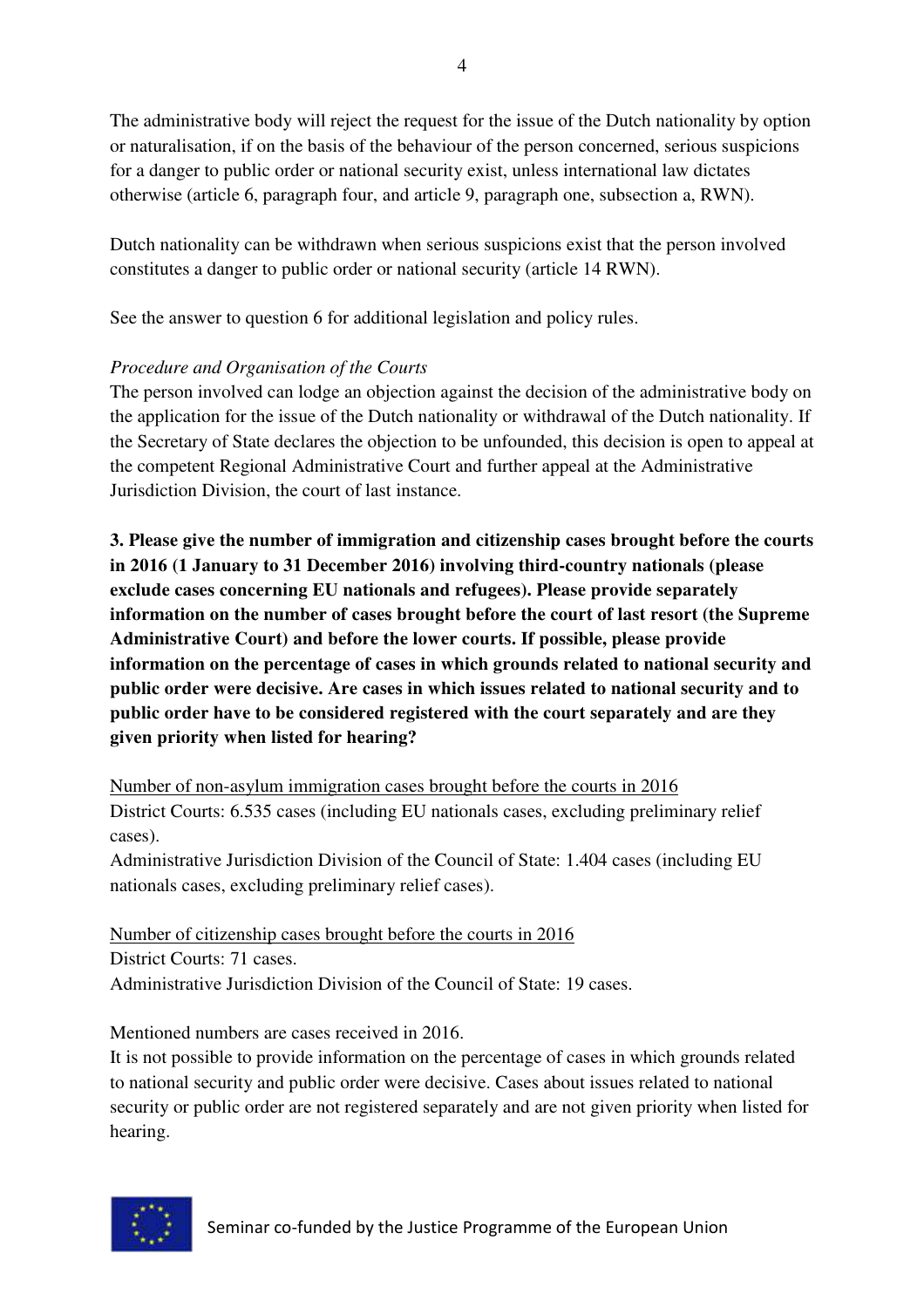**4. Briefly describe the judicial procedure in immigration cases in your country. Please address in your answer,** *inter alia***, the following questions:** 

The Vw 2000 distinguishes between asylum cases and non-asylum cases. One of the main differences between the legal procedures in these cases lies in the preceding administrative procedure: in non-asylum cases, such a procedure exists (as follows from article 7:1 Awb), while in asylum cases, the decision of the Secretary of State is directly open to appeal at the District Court (see the last part of the answer to question 1).

## **a. Are there any differences in the judicial procedure between immigration cases and other administrative cases?**

The general rules for the procedure of appeal for administrative cases can be found in chapter 8 of the Awb. Pursuant to article 83c, second paragraph, Vw 2000, most articles in this chapter are applicable to the judicial procedure in immigration cases as well (a few exceptions apply).

Immigration cases differ from other administrative cases when it comes to the following aspects:

- shorter terms for objection and appeal (article 69 Vw 2000);
- the circle of individuals eligible to file an objection or appeal is limited (article 70 Vw 2000);
- the court fee does not apply in certain cases (article 86, paragraph two, Vw 2000)
- the term for delivering a judgment in last instance is longer (23 weeks article 89, paragraph two, Vw 2000);
- extended competence for a judge to make a final decision in cases regarding the application of a preliminary provision (*kortsluiting*; article 92 Vw 2000);
- limited appeal in last instance because of the so called 'grievance system' (*grievenstelsel*; article 85 and 91 Vw 2000).

## *Suspensive effect*

As a general rule in Dutch administrative law, the lodging of an objection against an decision or an appeal does not have suspensive effect, unless otherwise provided by law (article 6:16 and 6:24 Awb). An exception to this basic rule applies in immigration cases.

Pursuant to article 73, paragraph one, Vw 2000, the lodging of an objection to a decision has suspensive effect. However, according to the second paragraph, subsection a of this article, the objection does not have suspensive effect when the alien poses a danger to national security or public order. As a general rule the lodging of an appeal in first instance of an *asylum* case will have suspensive effect (article 82 Vw 2000).

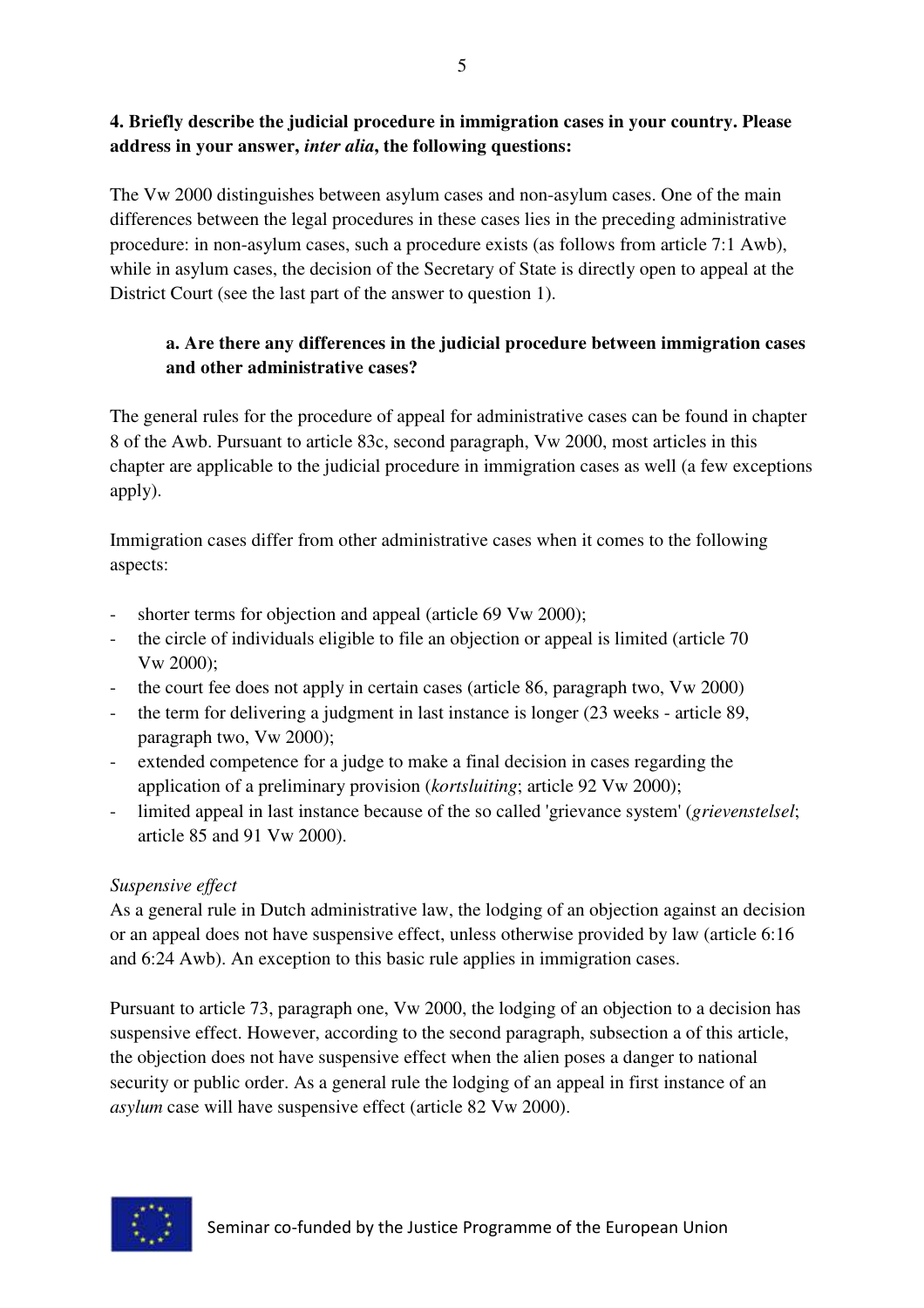Further appeal will have no automatic suspensive effect on the decision concerned. The alien will have to apply for a preliminary provision to achieve this (*voorlopige voorziening*; article 8:81 Awb).<sup>1</sup>

## **b. Do the elements of national security and public order make procedures in immigration cases involving the issue of national security and public order different from the procedures in immigration cases in which an issue related to national security and public order does not exist?**

In general, the answer is negative. An exception applies when it comes to a decision which is based on an individual report, where the underlying evidence of the report is confidential. For more details, see the answer to question 23.

Furthermore, as stated under a, the objection and appeal against a decision of the Secretary of State will not have suspensive effect when the alien concerned is considered to pose a danger to national security or public order.

**c. What is the power of the judge of a first instance administrative court, in particular is he/she limited to control legality (conformity with law) of the challenged administrative decision or is the role of the judge broader and the judge has the power not only to quash an administrative decision but also to change it (judgement on the merits) and is it a judicial review** *ex nunc* **or** *ex tunc***?** 

The judge of the first instance court has the power to control the legality of the decision and, if it deems necessary, (partly) quash an administrative decision and change it. After quashing a decision, the judge may also decide to leave the legal consequences of the decision intact. The judge may also order the administrative body to decide again on the matter with due regard to the judgment (article 8:72 Awb).

Pursuant to article 8:69, paragraph one, Awb the court shall give judgment on the basis of the notice of appeal, the documents submitted, the proceedings during the preliminary inquiry and the proceedings at the hearing. As a general rule in administrative cases, the judicial review is *ex tunc.* The judicial review of non-asylum immigration cases in first instance is *ex tunc*. In asylum cases, the judicial review is *ex nunc* (as follows from article 83 Vw 2000).

**d. What is the power of the court of the last resort? Please indicate which court that is (the Supreme Administrative Court, the Supreme Court or the Council of State or another court).** 

 $\overline{a}$ <sup>1</sup> The Administrative Jurisdiction Division has asked preliminary questions to the European Court of Justice about automatic suspensive effect in asylum cases (application for a preliminary ruling of 29 March 2017, ECLI:NL:RVS:2017:858).

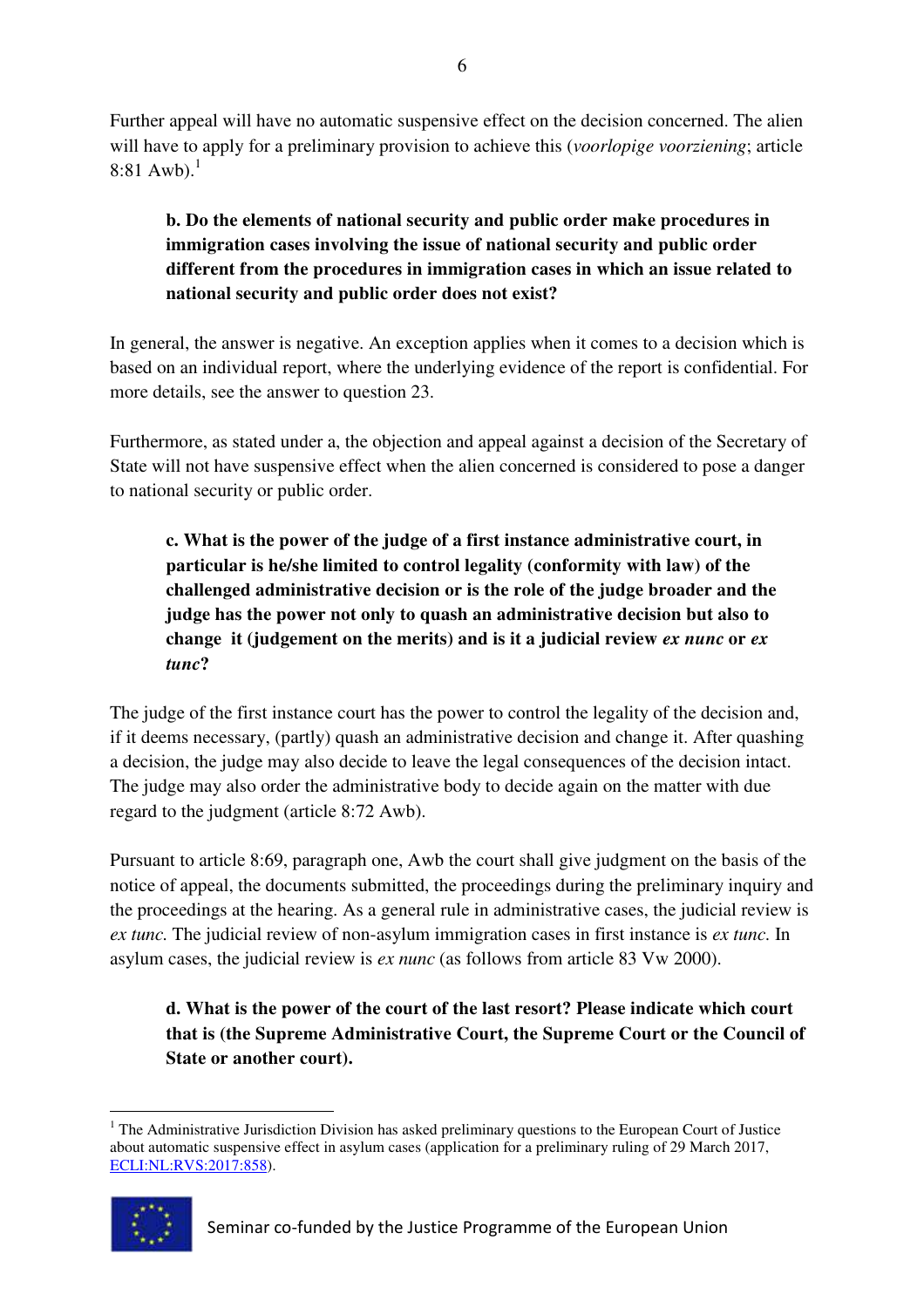The court of last instance is the Administrative Jurisdiction Division of the Council of State (*Afdeling bestuursrechtspraak van de Raad van State*).

The Administrative Jurisdiction Division can quash the judgment of the court of first instance and return the case to this court or settle the case by itself.<sup>2</sup> Because of the importance of a quick settlement, the Administrative Jurisdiction Division usually decides, if possible, to settle the case by itself. The power of this court is similar of the court of first instance. However in further appeal a grievance system exists (as explained under a).

The appeal in last instance is a limited appeal and considered to be an instrument used to address questions regarding the uniformity of law, the development of the law or legal protection in general. In last instance, a judge can decide to deliver an unmotivated, so called article 91, paragraph two, Vw 2000-judgment, if the underlying case does not raise one (or more) of the questions mentioned above. Furthermore, the Administrative Jurisdiction Division can only use the article 91 Vw 2000-settlement when the grounds for appeal do not result in the annulment of the judgment of the court of first instance.

Pursuant to article 85 Vw 2000, the applicant needs to substantiate which part(s) of the judgment of the Regional Court he or she disagrees with and substantiate the grounds for appeal. When a notice of appeal does not meet aforementioned criteria, the appeal is inadmissible.

## **e. Can a party in every immigration case apply for his/her appeal to be heard by the Supreme Administrative Court or is in some situations that right excluded or restricted (e.g. is leave required)?**

While it is possible for a party to request a hearing in every immigration case, it is up to the Administrative Jurisdiction Division to decide whether or not such a hearing will take place. As a result of the limited scope of further appeal (as explained under d) and limited capacity, in the majority of immigration cases a hearing does not take place. However, if an applicant raises a case-transcending question (as explained under d), it is likely a hearing will take place.

## **5. Briefly describe judicial procedure in citizenship cases in your country. Please address in your answer,** *inter alia***, the following questions:**

An alien can acquire Dutch citizenship by option or naturalisation (article 6 and 7 RWN).<sup>3</sup> The option procedure is faster than the naturalisation procedure and does not require the applicant to pass the civic integration exam, but is reserved for a limited group of people who have a special bond with the Netherlands, for example people who are of age and born in the

<sup>&</sup>lt;sup>3</sup> Pursuant to article 3 RWN Dutch citizenship can also be acquired ipso jure.



<sup>&</sup>lt;sup>2</sup> Articles 8:115 and 8:116 Awb.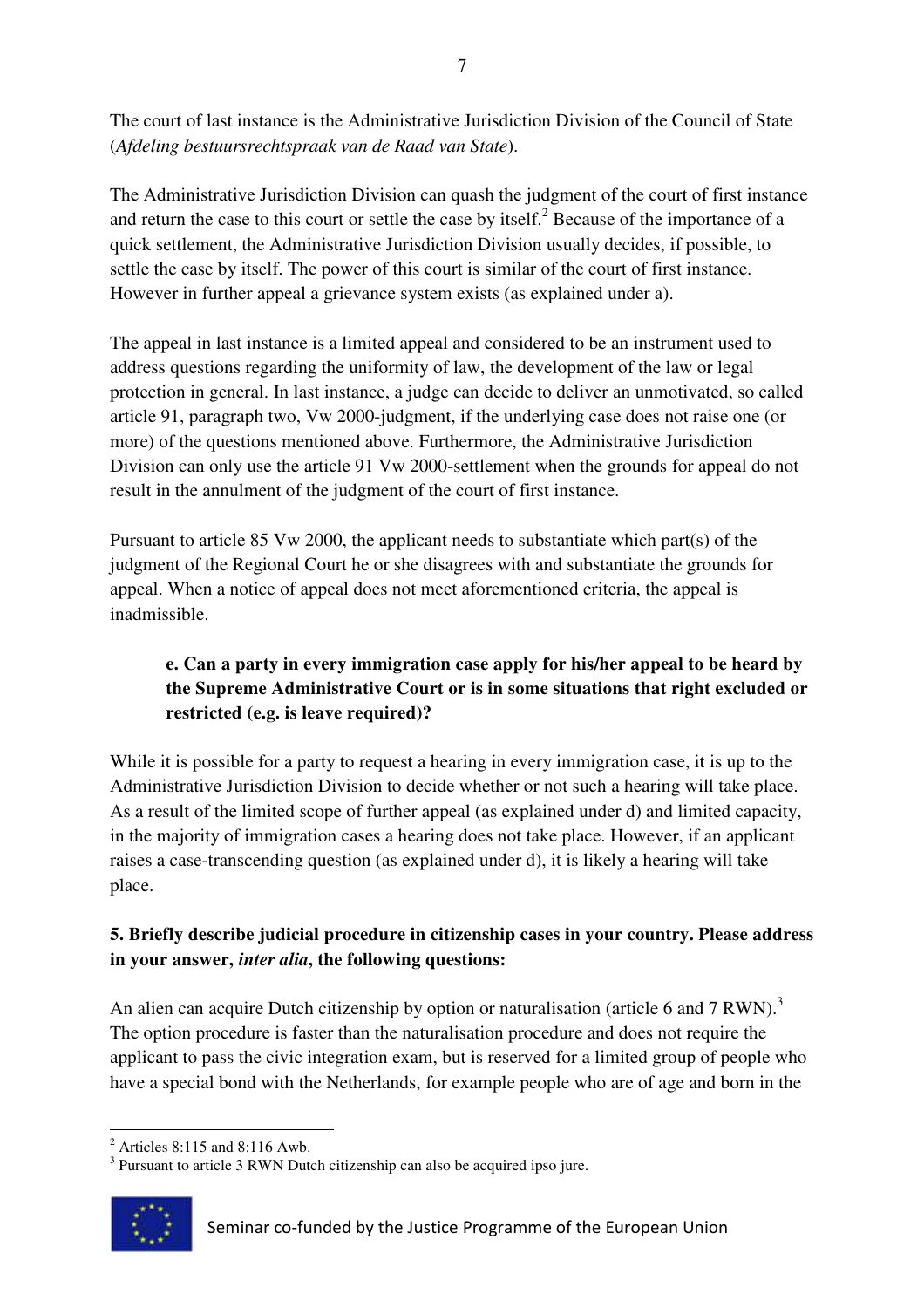Netherlands and lived in the Netherlands since they were born with a valid residence permit and people who are at least three years married with someone with the Dutch nationality and have lived at least fifteen years continuously with a valid residence permit in the Netherlands.

#### *Option procedure*

The option statement is received by the mayor of the municipality where the applicant resides.<sup>4</sup> The mayor examines (amongst other aspects) whether serious suspicions exists that the applicant constitutes a danger to public order or national security.<sup>5</sup> The mayor usually decides within 13 weeks after the reception of the option statement.<sup>6</sup> This period can be extended once with at most 13 weeks.

The applicant can lodge objection, then appeal at the Regional Administrative Court and further appeal at the Administrative Jurisdiction Division against the decision to reject the option request (which may be based, for example, on grounds of national security or public order). According to article 6, paragraph 2.8.1- 2.10, of the Guidelines Dutch Nationality Act 2003, the normal Awb-procedure applies (article 7:1 and 8:1 Awb).

#### *Naturalisation procedure*

Apart from option, an alien can file an application for the issue of the Dutch nationality to the mayor.<sup>7</sup> The mayor will deliver a written advice on the naturalisation request to the Secretary of State.<sup>8</sup> The Secretary of State examines whether the requirements for naturalisation are met and decides within one year on the request.<sup>9</sup>

The applicant can lodge objection, then appeal at the Regional Administrative Court and further appeal at the Administrative Jurisdiction Division against the decision to reject the nationalisation request. According to article 7, paragraph 3.11 and 3.12, and article 9, paragraph five, of the Guidelines Dutch Nationality Act 2003, the normal Awb-procedure applies.

## *Withdrawal procedure*

The Secretary of State can decide to withdraw the Dutch nationality if serious suspicions exist that the person involved constitutes a danger to public order or national security. After the issue of a so called 'intended decision', the person involved will be given the opportunity to react. Subsequently, the State Secretary decides on the withdrawal within 16 weeks.<sup>10</sup> The foreign national can then lodge objection, appeal at the Regional Administrative Court and

<sup>&</sup>lt;sup>10</sup> Article 14 RWN, article 66 Decree acquisition and loss Dutch Nationality.



 $\overline{a}$ <sup>4</sup> Article 21 and article 2 Decree acquisition and loss Dutch Nationality.

<sup>&</sup>lt;sup>5</sup> Article 6, paragraph four, RWN and article 10 Decree acquisition and loss Dutch Nationality.

<sup>6</sup> Article 6, paragraph five, RWN.

 $^7$  Article 21 RWN, article 2 Decree acquisition and loss Dutch Nationality, article 7, paragraph 2, Guidelines Dutch Nationality Act 2003.

<sup>&</sup>lt;sup>8</sup> Article 36, paragraph five, Decree acquisition and loss Dutch Nationality, article 7, paragraph 3.9 and article 9, paragraph 8, Guidelines Dutch Nationality Act 2003.

<sup>9</sup> Article 9, paragraph four and five, RWN.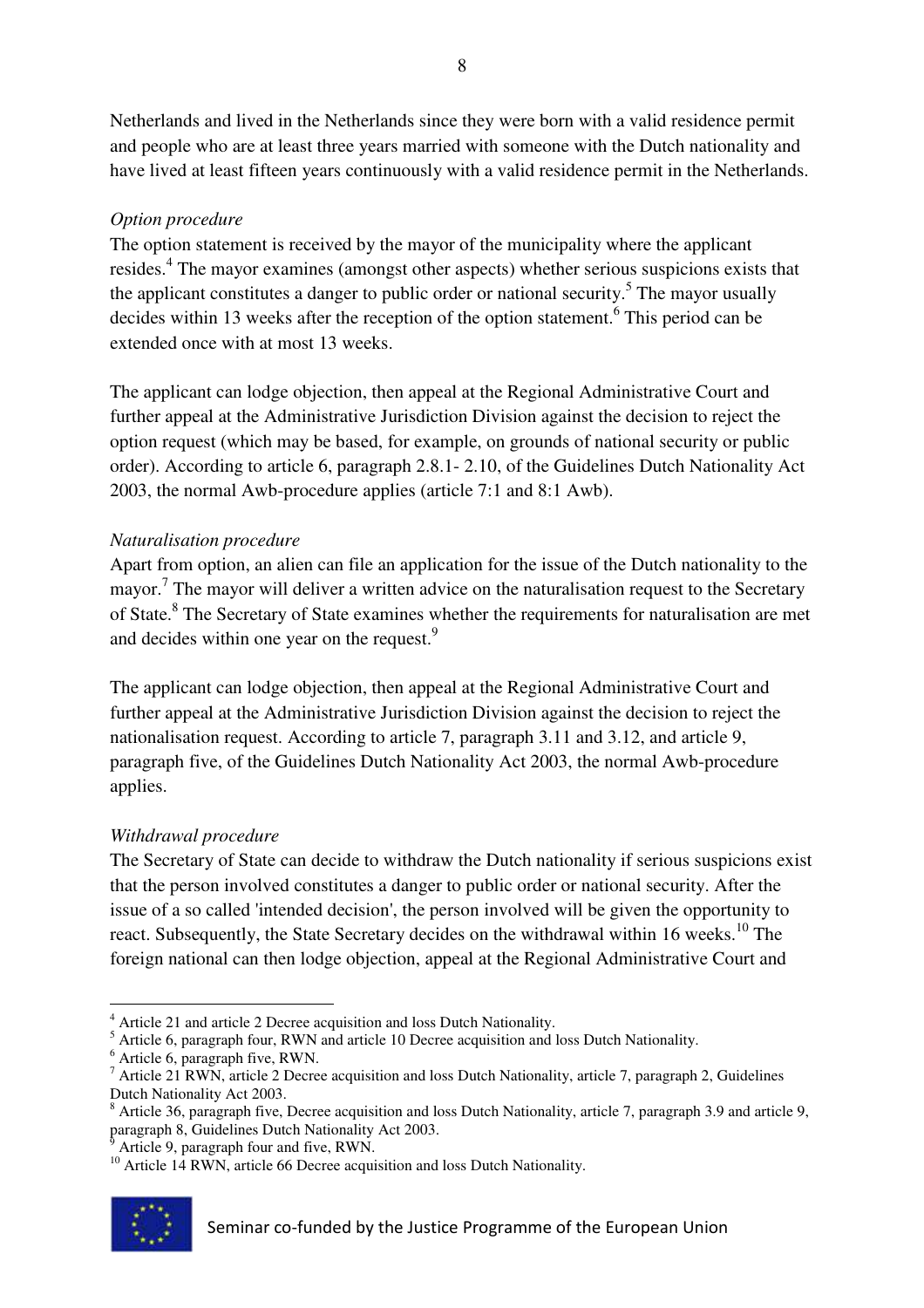further appeal at the Administrative Jurisdiction Division against the decision to withdraw the Dutch nationality. According to article 14, paragraph 4.2 of the Guidelines Dutch Nationality Act, the decision to withdraw the Dutch nationality is a decision in the meaning of the Awb. Therefore the normal Awb-procedure applies.

A special procedure applies if the Dutch nationality has been withdrawn because of terroristic activities.<sup>11</sup> In such a case, the person involved can submit a direct appeal at the Regional Court of The Hague<sup>12</sup> and further appeal at the Administrative Jurisdiction Division<sup>13</sup>.

## **a. Are there any differences in the judicial procedure between citizenship cases and other administrative cases?**

See above.

**b. Do the elements of national security and public order make the procedure in citizenship cases involving the issue of national security and public order different from the procedure in citizenship and immigration cases in which an issue related to national security and public order does not exist?** 

See above.

**c. What is the power of the judge of a first instance administrative court, in particular is he/she limited to control legality or is the role of the judge broader and then judge has the power not only to quash an administrative decision but also to change (reform) it (judgement on the merits) and is it a judicial review** *ex nunc* **or** *ex tunc***?** 

The judge of first instance can control the legality of the decision and has the power to quash the decision and also change it. This is similar to the immigration procedure as stated under question 1, subsection c. The judicial review is *ex tunc*.

## **d What is the power of a judge of the last resort court? Please indicate which court that is (the Supreme Administrative Court, the Supreme Court or the Council of State, or another court).**

This is similar to the immigration procedure as stated under question 1, subsection c. The judicial review is *ex tunc*.

**e. Can a party in every citizenship case apply for his/her appeal to be heard by the Supreme Administrative Court or is in some situations that right excluded or restricted (e.g. is leave required)?** 

<sup>&</sup>lt;sup>13</sup> Article 22a, paragraph four, RWN.



 $\overline{a}$  $11$  Article 14, paragraph four, RWN.

<sup>&</sup>lt;sup>12</sup> Article 22a, paragraph one, RWN.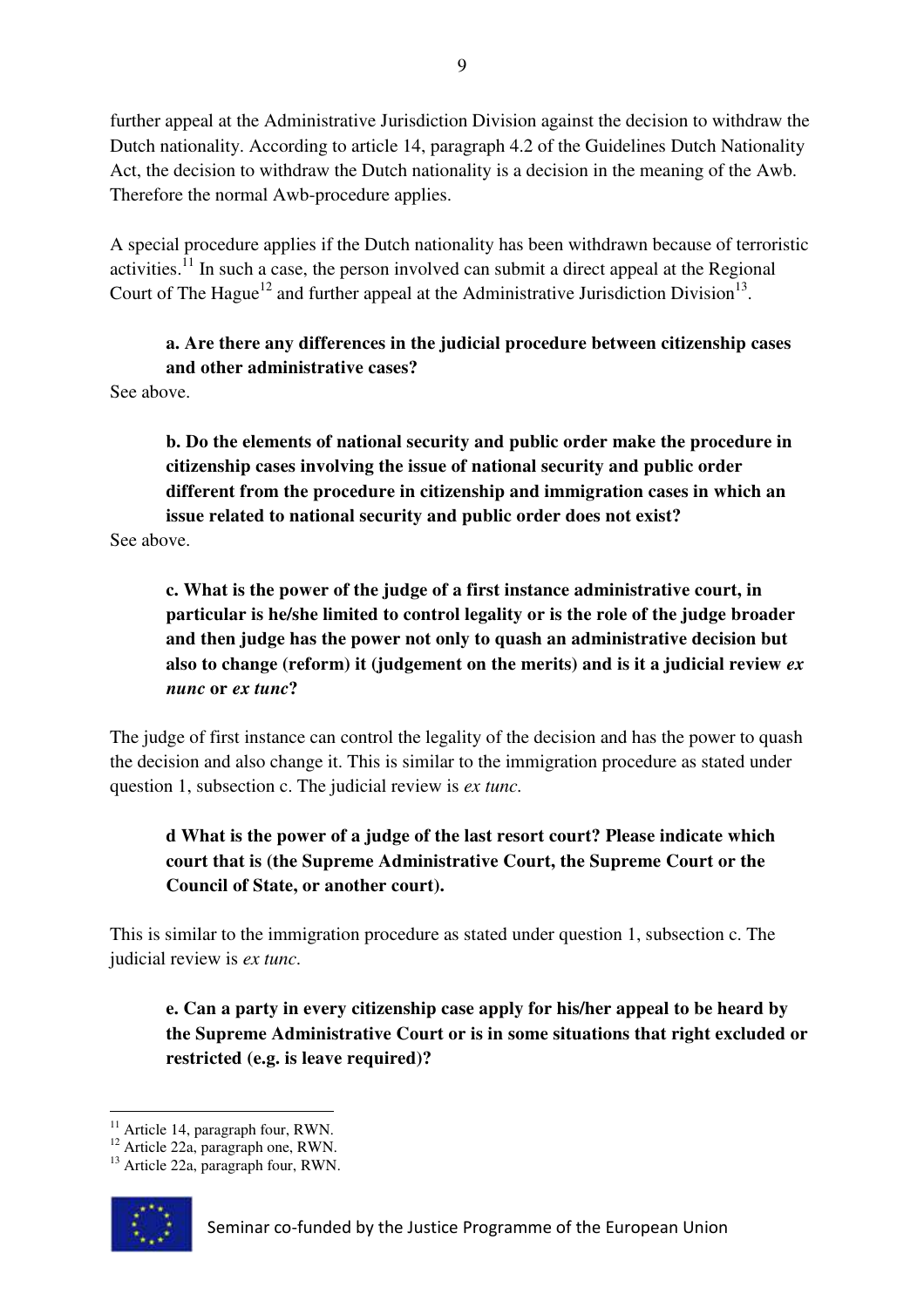Every party can apply to be heard by the Administrative Jurisdiction Division. Unlike in immigration cases, a hearing will generally take place in every citizenship case (with a few exceptions).

#### **B. Substantive issues. The notion of public order and national security.**

**6. Does the national law in your country define such terms such as "public order", "national security" or other terms that play a similar role in immigration and citizenship cases and aim to protect those values? Please quote definitions of such terms if possible. If those terms have been defined in case law only, please explain how they are understood in jurisprudence.** 

With regards to the rejection of an application for the issue of a temporary residence permit (on non-asylum grounds), article 16, paragraph one, subsection d, Aliens Act 2000 (*Vreemdelingenwet 2000*; hereafter Vw 2000) states that the permit can be rejected if the alien is a danger to the public order or national security. Article 3.77 of the Aliens decree 2000 (*Vreemdelingenbesluit 2000*; hereafter: Vb 2000) and paragraph B1/4.4 and B1/8.3.4 of the Aliens Act Implementation Guidelines 2000 (*Vreemdelingencirculaire 2000*; hereafter: Vc 2000) specify the serious offences resulting in a danger to public order. The application for the issue of the before mentioned residence permit can be rejected because of a danger to the public order in the following situations:

- if there are serious reasons to assume the alien involved has committed the conduct described in article 1F of the Refugee Convention;

- if the alien involved is a family member of an alien, residing in the Netherlands, with respect to whom there are serious reasons to assume that he has committed the conduct described in article 1F of the Refugee Convention;

- if the alien involved has been convicted to an unconditional prison sentence or another punishment, such as community service or a fine.

A danger to public order also includes a danger to public peace, public morality, public health, a danger to international relations or undesirable political activities. For the rejection of a temporary residence permit based on national security grounds a criminal conviction is not required. The rejection can be based on an individual report of the General Intelligence and Security Service (*Algemene Inlichtingen- en Veiligheidsdienst*; AIVD) or an (individual) report of another (foreign) ministry or intelligence service to determine the danger to national security.

With regards to the extension and withdrawal of a temporary residence permit, pursuant to article 18, paragraph one, subsection e, and article 19 Vw 2000 the permit can be rejected if the alien is a danger to the public order or national security. Article 3.86 Vb 2000 and paragraph B1/6.2.2 Vc 2000 specify the serious offences resulting in a rejection of an application for the extension or a withdrawal of a temporary residence permit. The years of

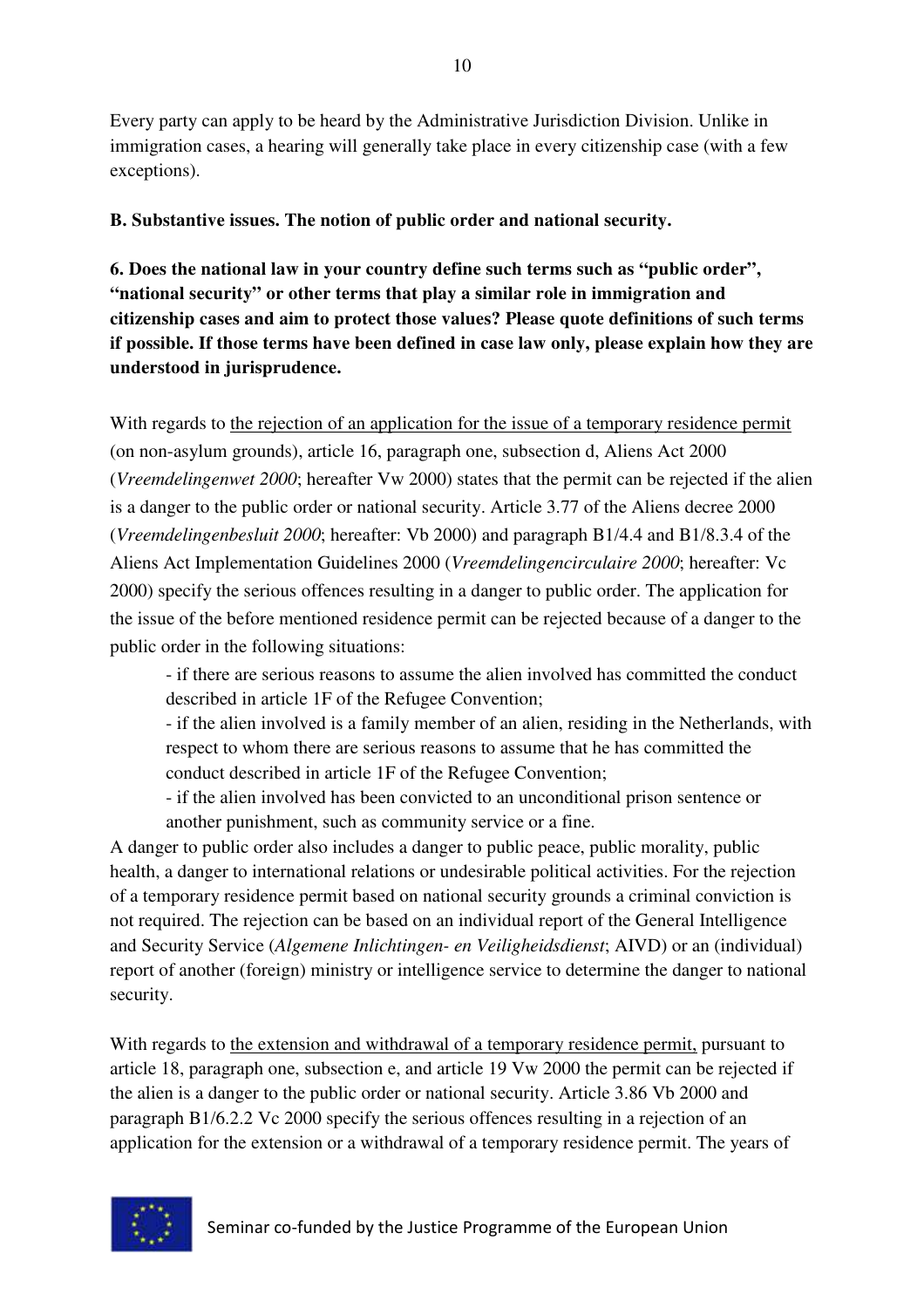lawful residence and the statutory term of imprisonment of the serious offence concerned are important factors for the assessment of the application.

For the issuance, the extension or the withdrawal of a permanent residence permit different requirements apply: the permit can only be rejected or withdrawn if the alien is sentenced irrevocably of a serious offence which carries a statutory term of imprisonment of three years or more, or a community punishment or an order meant in article 37a Penal Code (*Wetboek van Strafrecht*), or the foreign equivalent (article 21, paragraph one subsections c and d, and article 22, paragraph two, subsections c and d, Vw 2000; articles 3.95 and 3.98 Vb 2000; paragraph B12/2.4 and 2.8 Vc 2000).

With regards to access to Dutch territory, pursuant to article 3, paragraph one, subsection b, Vw 2000 access is denied if the alien involved poses a threat to public order or national security. Pursuant to article 2.9, paragraph one, Vb 2000 the access will be denied if a sufficient basis exist to believe that the alien has committed or will commit an infringement to public order or national security, or if the alien has been signaled in the national list of wanted persons or for whom an alert has been issued in the Schengen Information System for the purposes of refusing entry. Paragraph A1/3 Vc 2000 states that each of the following situations constitute a threat to public order:

- danger to public peace;
- danger to morality;
- danger to public health.

If an alien has been signaled in the (N)SIS, this constitutes an indication that he poses a threat to public order, national security or international relations of the Schengen states. Furthermore, a threat to public order exists in the following situations:

• the alien has been signaled in the OPS as "undesired alien";

• the alien is signaled in the (N)SIS for the purpose of refusing entry to the Netherlands or the Schengen area.

With regards to the rejection of an application for the issue of the Dutch nationality or the withdrawal of Dutch Nationality, there should be serious suspicions that the person involved constitutes a danger to public order or national security (article 6, paragraph four, Dutch Nationality Act (*Rijkswet op het Nederlanderschap*, RWN), article 9, paragraph one, subsection a, RWN and article 14 RWN) .

The Guidelines for the application of the Dutch Nationality Act of 2003 set out when serious suspicions exist that the applicant poses a threat to public order or national security. In short, the application shall be rejected in the following situations:

1. the applicants' residence permit can be revoked under the Aliens Act 2000;

2. article 1F of the Refugee Convention is applicable to the applicant;

3. there are serious suspicions that the applicant has committed a crime for which punishment (by a judge or by the public prosecutor or police) may follow. Serious suspicions as mentioned above exist in the following situations:

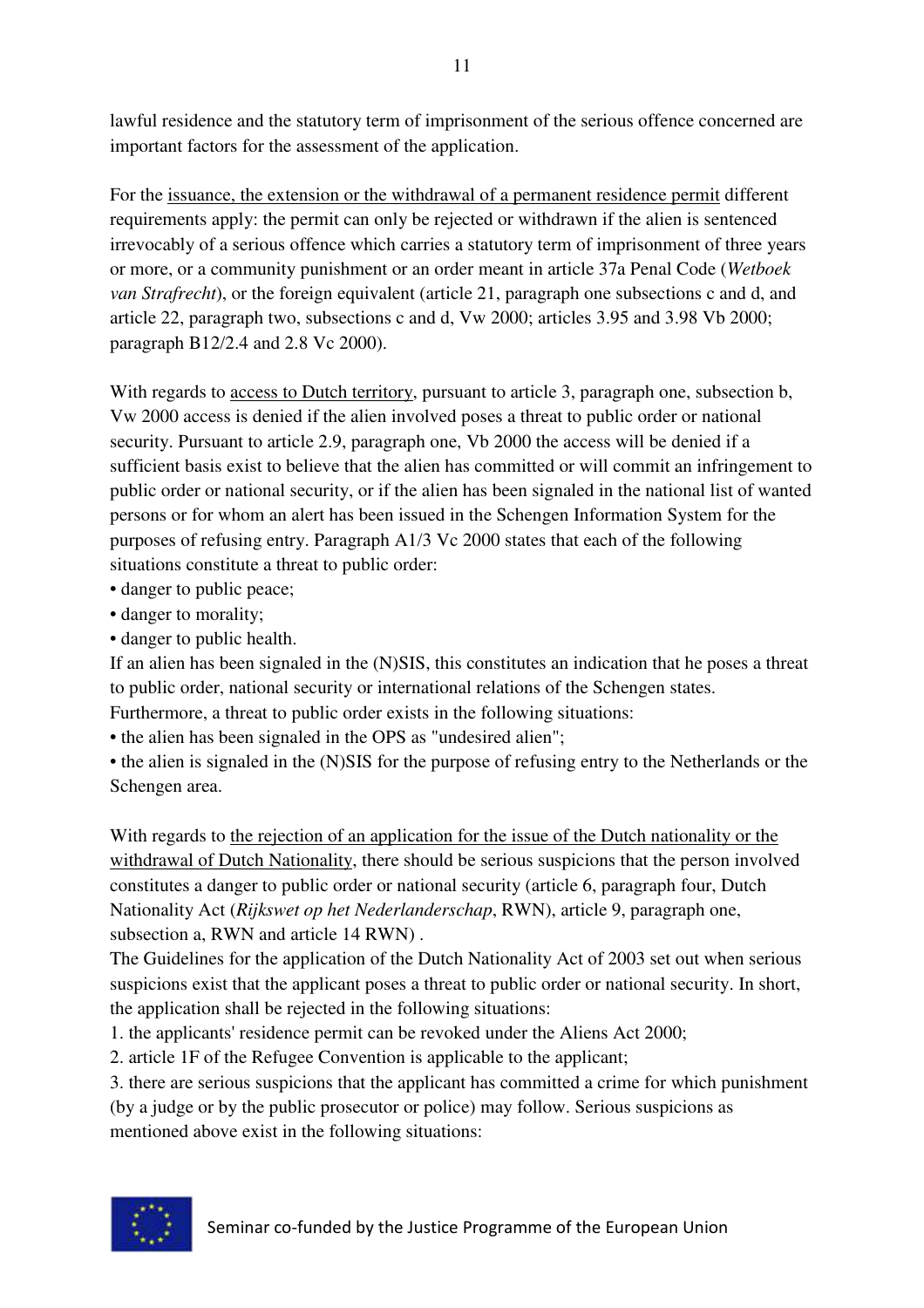a. if, as a result of a criminal offense, a police report has been made up and the resulting criminal procedure has not been concluded;

b. if a criminal procedure is pending;

c. if the applicant is on probation;

d. if the applicant has been sentenced by a judge, where the judgment is still open to appeal.

4. In the timeframe of four years prior to the application for the issue of the Dutch nationality or the decision thereon, a criminal sanction has been executed or imposed on the applicant. In this context, 'criminal sanction' means:

a. a custodial sentence;

b. community service;

c. a fine equal to or greater than  $\epsilon$  810,-;

d. a transaction offered by the public prosecutor which is equal to or greater than  $\epsilon$  810,–; e. a fine or transaction offered by the public prosecutor which is equal to or greater than  $\epsilon$ 405,–, if in the preceding period of four years multiple fines or transactions have been imposed, where the total amount of those preceding fines or transactions is equal to or greater than  $\in$  1.215,-;

f. a measure, intended to confiscate illegally obtained assets equal to or greater than  $\epsilon$  810,-; 5. the applicants' marital position is contrary to Dutch civil public order (i.e. polygamous marriage);

6. there are serious suspicions that the applicant poses a threat to national security. Usually, this will be derived from information laid down in an individual report of the Intelligence and Security Service.

The Guidelines stress that deviation from the rules set out above is possible only under *very*  special circumstances.

**7. Has the meaning of the terms "public order" and "national security" evolved in case law in recent years? In particular, are both terms given wider comprehension in comparison to their scope in the past, and does a broader meaning result in them covering current situations that were unlikely to have constituted a risk to public order and national security in the past? Is this evolution a result of the jurisprudence of the ECtHR or the CJEU?** 

The meaning of these terms has evolved in Dutch national case law in recent years. The Administrative Jurisdiction Division has been involved in a number of preliminary procedures regarding this matter. The resulting CJEU-judgments in these cases (judgments of 11 June 2015, *Z.Zh. and I.O. v. the Netherlands*, ECLI:EU:C:2015:37714 and 15 February 2016, J.N. v. the Netherlands, ECLI:EU:C:2016:8415) have contributed to the evolution in national case law regarding the term 'public order'. To be more precise: in its judgment of 15 february 2016, the CJEU held that the concept of "public order" presupposes, in any event, the existence – in addition to the disturbance of the social order which any infringement of the law involves – of



 $\overline{a}$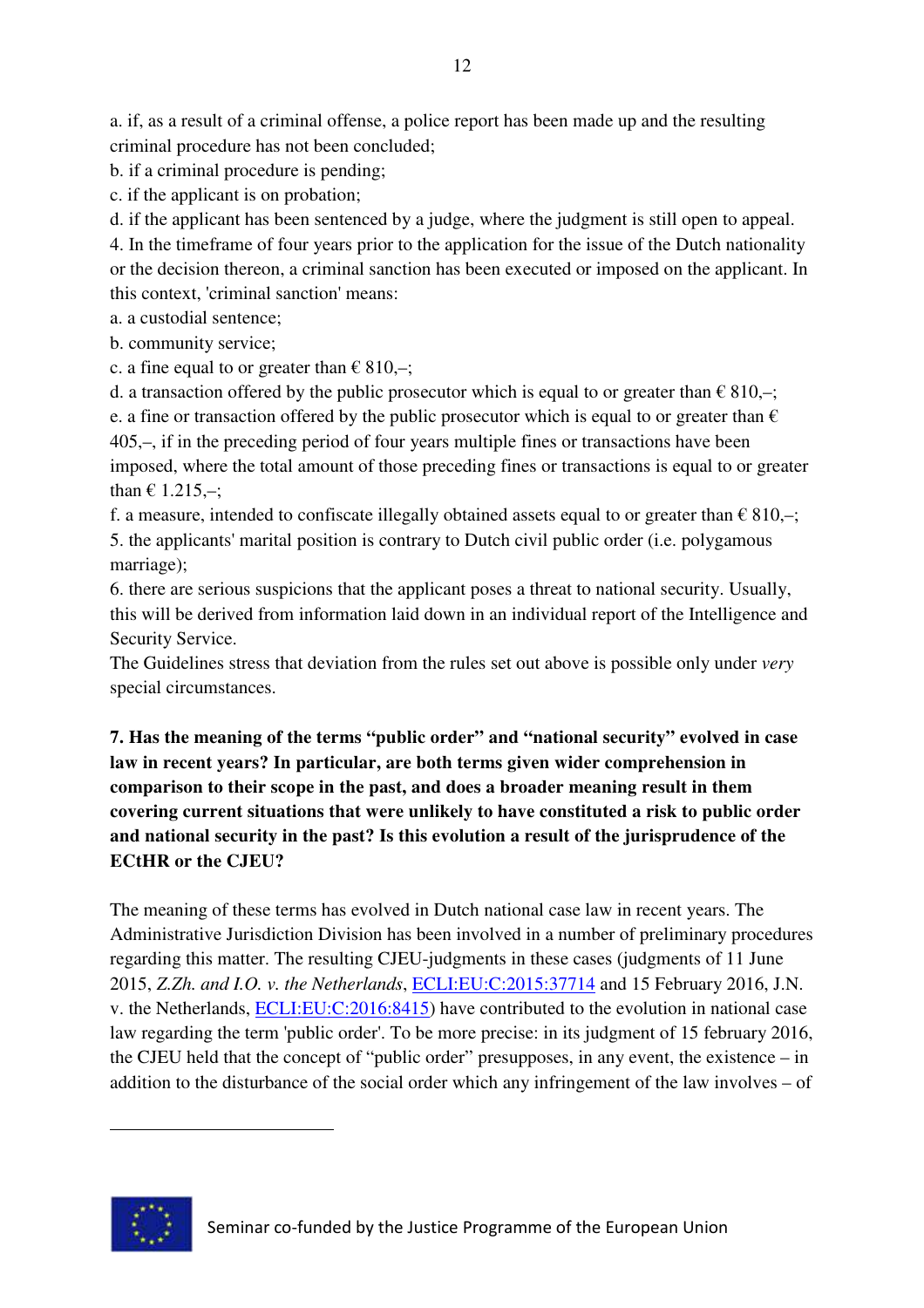a genuine, present and sufficiently serious threat affecting one of the fundamental interests of society. In its final judgment in this case<sup>16</sup>, the Administrative Jurisdiction Division ruled that if the administrative body decides to detain an alien pending expulsion to his or her country of origin, it will have to motivate that the conduct of the person involved constitutes a genuine, present and sufficiently serious threat to the public order; the sole fact that the alien has been prosecuted for a criminal offense, is insufficient to uphold such a decision. This case illustrates that, as a result of jurisprudence of the CJEU, the scope of the term 'public order' has in fact become *narrower* rather than *wider* (as suggested in the question).

## **8. Does risk to public order and national security constitute grounds in your national law for refusing to allow a third-country national:**

- **a. to enter the territory of your state;** yes
- **b. to stay for 90 days in any 180-day period (short stay);** yes
- **c. to be granted resident permits (temporary or permanent);** yes
- **d. to acquire nationality?** Yes

For the underlying national legislation, see the answer to question 6.

**If the answer to one of the above sub-questions is "yes", please describe whether public order or national security grounds may be applied in every case or in some categories of cases only. In particular, are there any exceptions if the third-country national is married to a national or there are strong family life concerns (Art. 7 of the Charter of Fundamental Rights of the European Union, Art. 8 of the ECHR) or prohibition of torture and inhuman or degrading treatment or punishment is at stake (Art. 4 of the Charter, Art. 3 of the ECHR)?** 

Generally speaking, public order/national security grounds may be applied in every case; there are no general exceptions. In specific cases, however, exceptions may apply, for example if a real risk exists that the person involved will be subjected to a treatment contrary to article 3 of the ECHR upon return to his country of origin.

**9. Does risk to public order and national security constitute grounds in your national law for decisions resulting in:** 

**a. the removal of a third-country national from the territory of the country (a return decision);** yes

**b. the issuing of a return decision without providing an appropriate period for voluntary departure;** yes

**c. the withdrawal of residence permits (temporary and permanent);** yes

**d. the loss of nationality that had been acquired?** yes

 $\overline{a}$ <sup>16</sup> Judgment of 8 April 2016, ECLI:NL:RVS:2016:959.

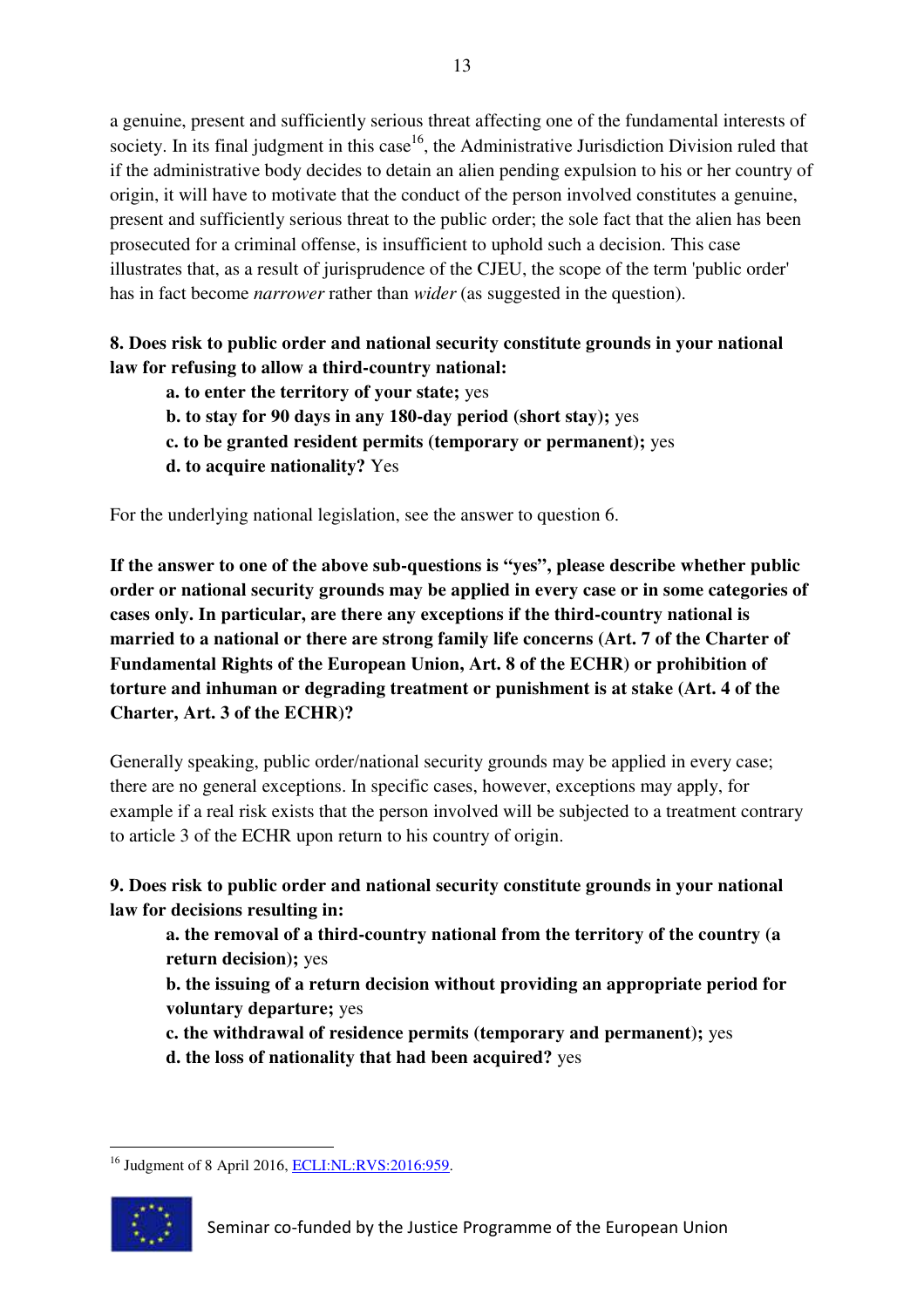**If the answer to one of the sub questions is "yes", please describe whether public order or national security grounds may be applied in every case or in some categories of cases only. In particular, address whether there are any exceptions if the third-country national is married to a national or there are strong family life concerns (Art. 7 of the Charter of Fundamental Rights of the European Union, Art. 8 of the ECHR) or prohibition of torture and inhuman or degrading treatment or punishment is at stake (Art. 4 of the Charter, Art. 3 of the ECHR).** 

See the answer to question 8. The judgment of 10 March 2016, ECLI:NL:RVS:2016:746, may illustrate that article 8 of the ECHR can play a role in cases like these.

## **10. Please give examples from your court's practice in often repeated situations that have fallen within the scope of the terms "public order" and "national security" in:**

#### **a. immigration cases;**

- judgment of 15 March 2017, ECLI:NL:RVS:2017:721 (withdrawal of a permanent residence permit): this is an example of a case where the residence permit of the alien involved was withdrawn and an entry ban had been issued because a large number of criminal convictions. In this case, the alien involved argued that due to recent developments in his personal life, he did not pose a genuine, present and sufficiently serious threat to public order anymore. He also argued that the withdrawal of his residence permit was in violation of article 8 of the ECHR. The outcome of the case was that the residence permit had rightfully been withdrawn. - judgment of 10 March 2016, ECLI:NL:RVS:2016:746 (withdrawal of a permanent residence permit, issuing of a return decision with immediate effect and issuing of an entry ban): this case is similar to the before mentioned case when it comes to the underlying facts (a large number of criminal convictions). One of the question raised was whether the State Secretary could take into account the fact that a lot of the criminal acts had been committed in a period of time when the alien was addicted to illegal drugs. The Administrative Jurisdiction Division held that the State Secretary had rightfully taken this aspect into account and mentioned that the alien didn't succeed in proving that he had successfully shed his drug addiction. It also took into account that a number of the crimes committed were drug- and violence-related.

#### **b. citizenship cases.**

- judgment of 2 March 2016, ECLI:NL:RVS:2016:521 (rejection of an application for the issue of the Dutch nationality): this is an example of a case where the application had been rejected on the basis of a pending criminal procedure (the applicant hadn't (yet) been convicted). It clearly illustrates that in citizenship cases, regulations are strict and that the applicant cannot afford any missteps if he wants to acquire the Dutch nationality.

## **11. Are the following criteria in your case law or the national law used to determine a threat to national security and public order:**

- **a. personal conduct;**
- **b. the fundamental interest of society;**

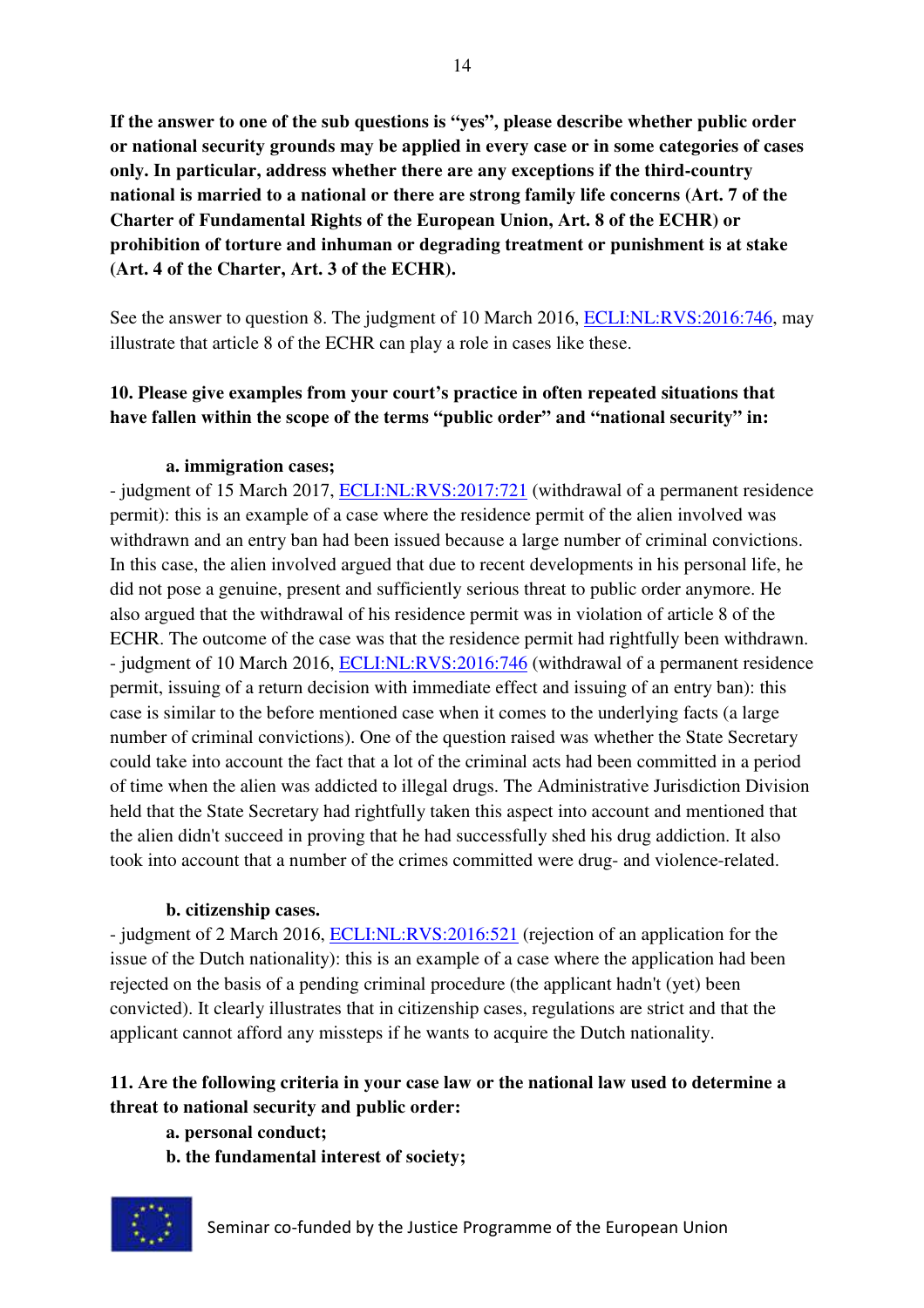## **c. genuine, present and sufficiently serious threat; d. other?**

#### **Please specify whether the above are applicable in immigration or citizenship cases.**

Yes, all these aspects are used to determine a threat to national security and public order in both immigration and citizenship cases.

In immigration cases, the conduct of the alien involved has to constitute a genuine, present and sufficiently serious threat affecting one of the fundamental interests of society. The administrative body has to involve aspects such as the nature and seriousness of the criminal offence, the amount of time that has passed since the crime was committed and the risk of recidivism. See for example the judgment of 8 April 2016, ECLI:NL:RVS:2016:959. In citizenship cases, the threat to national security and public order will be based on expectations of the future conduct of the applicant. Those expectations shall be based on his or her conduct now and the recent past. These and other policy rules are laid down in the Guidelines for the application of the Dutch nationality Act of 2003 (see the answer to question 6 for a more detailed description). The Administrative Jurisdiction Division accepts these rules as the base or starting point when reviewing a decision which is based on these rules.

## **12. Would you consider the following to be a violation of public order that would lead a third-country national being denied a residence permit or given return decision if the third-country national cannot rely on the protection of family or private life and is found guilty of:**



As mentioned before, the alien involved will have to pose a genuine, present and sufficiently serious threat to the public order. The sole fact that he or she has been prosecuted for a criminal offence, is insufficient to uphold such a decision. The administrative body will have to take into account several conditions, including the nature and seriousness of the criminal offence(s). In the majority of cases, the alien involved has committed multiple offences (rather than a single one). In such cases, a combination of offences which – on their own – would not be grave enough to constitute a threat as mentioned above, may be sufficient to deny a residence permit or issue a return decision on public order/national security grounds.

 $\overline{a}$  $17$  We haven't found cases concerning the offences meant in g and i.

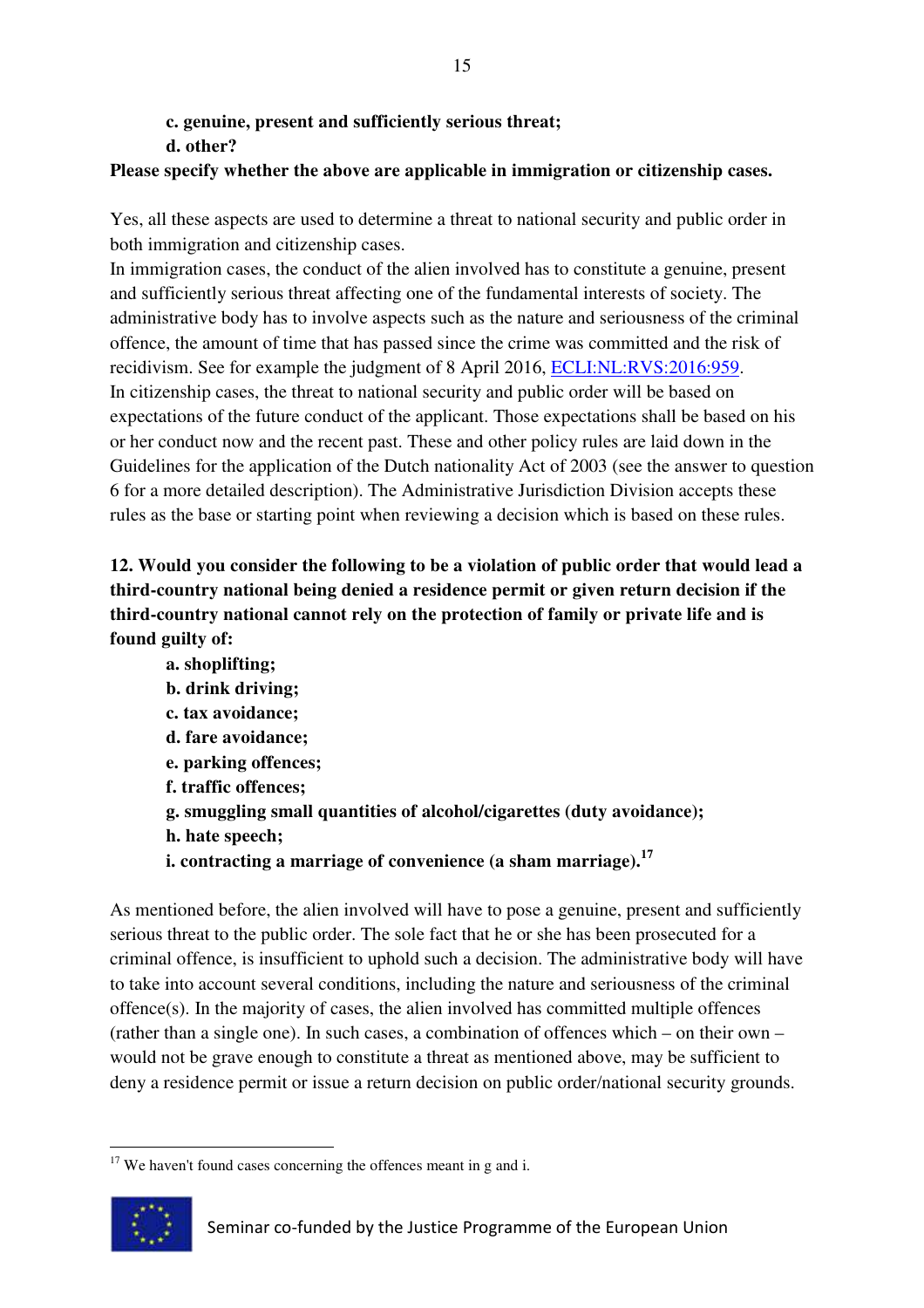The offences mentioned in a, b and f may constitute a violation of public order, depending on the nature and seriousness of the offence. Generally speaking, the offences mentioned in c, d and e are not grave enough to justify the denial of a residence permit. The offence mentioned in h can probably constitute a violation of public order that will lead to a third-country national being denied a residence permit or the issue of a return decision.

**13. If a third-country national can rely on the protection of family/private life, could the situations described above (in question 12, points a–i) ever lead to the denial of a residence permit or a decision on return? Could removal or denial of a residence permit be dependent on a proportionality test? Please differentiate between situations a–i if necessary.** 

If the conduct of the alien involved constitutes a threat to public order, while he/she is involved in family/private life referred to in article 8 of the ECHR, removal or denial of a residence permit is dependent on a proportionality test. In the weighing of interests within the scope of article 8 of the ECHR, the guiding principles mentioned in the CJEU-judgments *Boultif v. Switzerland* and *Üner v. The Netherlands* (judgments of 2 August 2001, ECLI:CE:ECHR:2001:0802JUDO05427300 and 18 October 2006, ECLI:CE:ECHR:2006:1018JUDO04641099) have to be involved, i.e. the nationality of all those concerned, the interest and welfare of the children, the nature and seriousness of the offence(s), the duration of the residence, the amount of time that has passed since the offence(s), the conduct of the alien during that time and the strength of the social, cultural and family ties of the alien with the host country (the Netherlands) and the country of origin.

**14. How do you protect the best interests of a child with regard to national security and public order? Please illustrate with examples. Can a third-country national be removed from your country if he/she is the only 'home maker' guardian to a national of your country (for example, if the national of your country is a minor) and there are strong indications that the third-country national continuing to stay in your county is a threat to national security or public order?** 

When an alien poses a serious threat to public order or national security while he/she is involved in family/private life referred to in article 8 of the ECHR, removal or denial of a residence permit is dependent on a proportionality test. As mentioned before, in the weighing of interests within the scope of article 8 of the ECHR, the guiding principles mentioned in the CJEU-judgments *Boultif v. Switzerland* and *Üner v. The Netherlands* have to be involved, i.e. if there are children, if so, their age and the best interests and well-being of the children, in particular the seriousness of the difficulties which any children of the alien are likely to encounter in the country to which the alien is to be expelled.

As the CJEU held in the judgment of 8 March 2011, *Ruiz Zambrano* (C-34/09, EU:C:2011:124), article 20 of the TFEU precludes national measures which have the effect of depriving Union citizens of the genuine enjoyment of the substance of the rights conferred by virtue of their status as Union citizens. The Court has already held that there are very specific

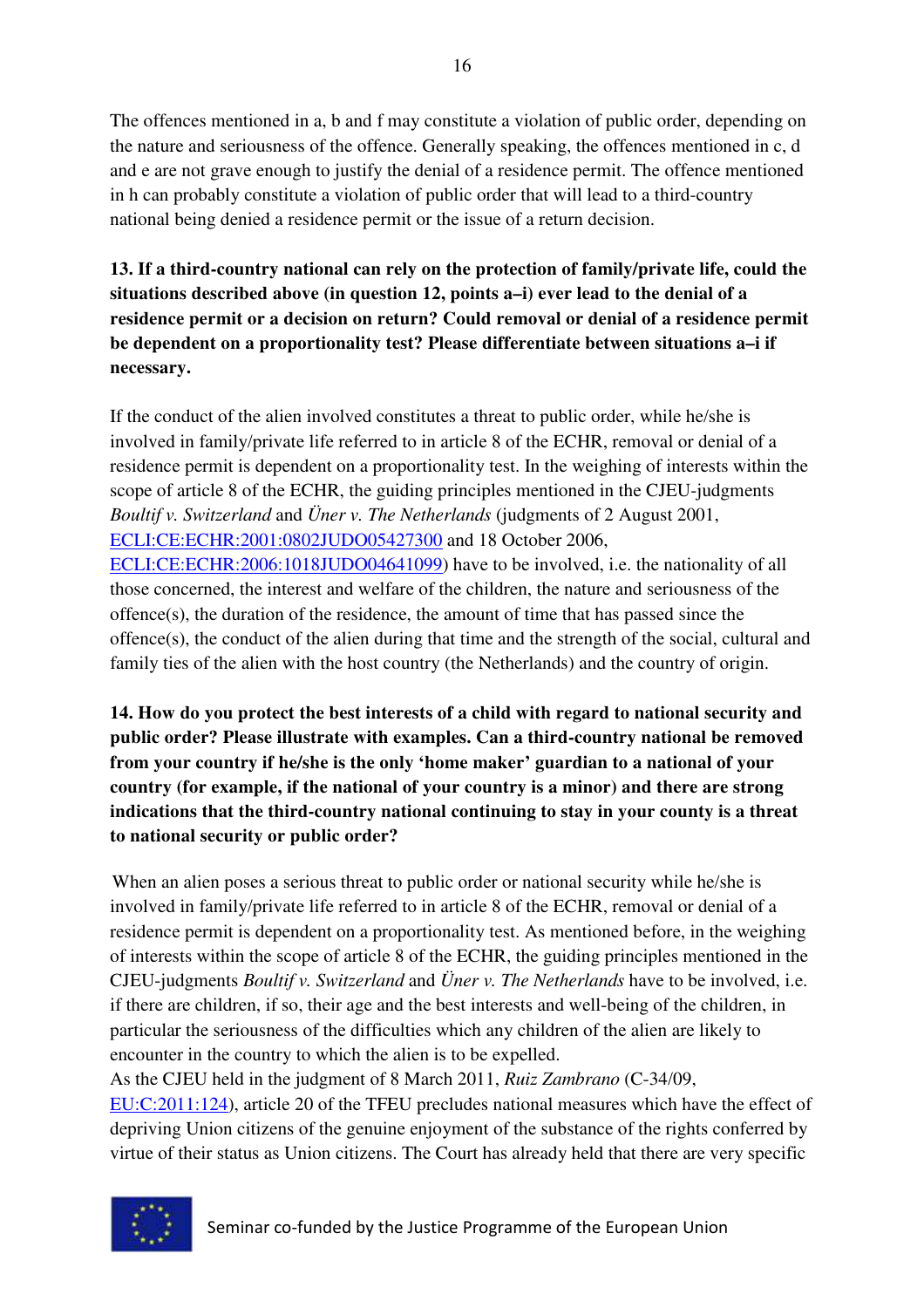situations in which, despite the fact that the secondary law on the right of residence of thirdcountry nationals does not apply and the Union citizen concerned has not made use of his freedom of movement, a right of residence must nevertheless be granted to a third-country national who is a family member of his since the effectiveness of citizenship of the Union would otherwise be undermined, if, as a consequence of refusal of such a right, that citizen would be obliged in practice to leave the territory of the European Union as a whole, thus denying him the genuine enjoyment of the substance of the rights conferred by virtue of his status. Article 20 of the TFEU does not affect the possibility of Member States relying on an exception linked, in particular, to upholding the requirements of public policy and safeguarding public security (see the judgment of 13 September 2016, C-165/14, ECLI:EU:C:2016:675). However, assessment of the situation must take account of the right to respect for private and family life. It must be held that, where refusal of the right of residence is founded on the existence of a genuine, present and sufficiently serious threat to the requirements of public policy or of public security, in view of the criminal offences committed by a third-country national who is the sole carer of children who are Union citizens, such refusal would be consistent with EU law. On the other hand, that conclusion cannot be drawn automatically on the basis solely of the criminal record of the person concerned. It can result, where appropriate, only from a specific assessment by the referring court of all the current and relevant circumstances of the case, in the light of the principle of proportionality, of the child's best interests and of the fundamental rights whose observance the Court ensures. That assessment must therefore take account, in particular, of the personal conduct of the individual concerned, the length and legality of his residence on the territory of the Member State concerned, the nature and gravity of the offence committed, the extent to which the person concerned is currently a danger to society, the age of the children at issue and their state of health, as well as their economic and family situation. It follows that article 20 of the TFEU must be interpreted as precluding national legislation which requires a third-country national who is a parent of minor children who are Union citizens in his sole care to be automatically refused the grant of a residence permit on the sole ground that he has a criminal record, where that refusal has the consequence of requiring those children to leave the territory of the European Union.

In The Netherlands we didn't yet have cases like this.

## **15. Would you consider terrorism, smuggling of people, child abuse, trading in weapons, crimes committed by repeat offenders or drug dealing to be offences with regard to public order or national security that may lead to:**

- **a) loss of nationality that had been acquired;**
- **b) the denial of a residence permit or issuance of a return decision?**

Yes, see the answer to question 6. As mentioned before, the alien involved will have to pose a genuine, present and sufficiently serious threat to the public order. The sole fact that he or she has been prosecuted for a criminal offence is insufficient to uphold such a decision. The administrative body will have to take into account several conditions, including the nature and

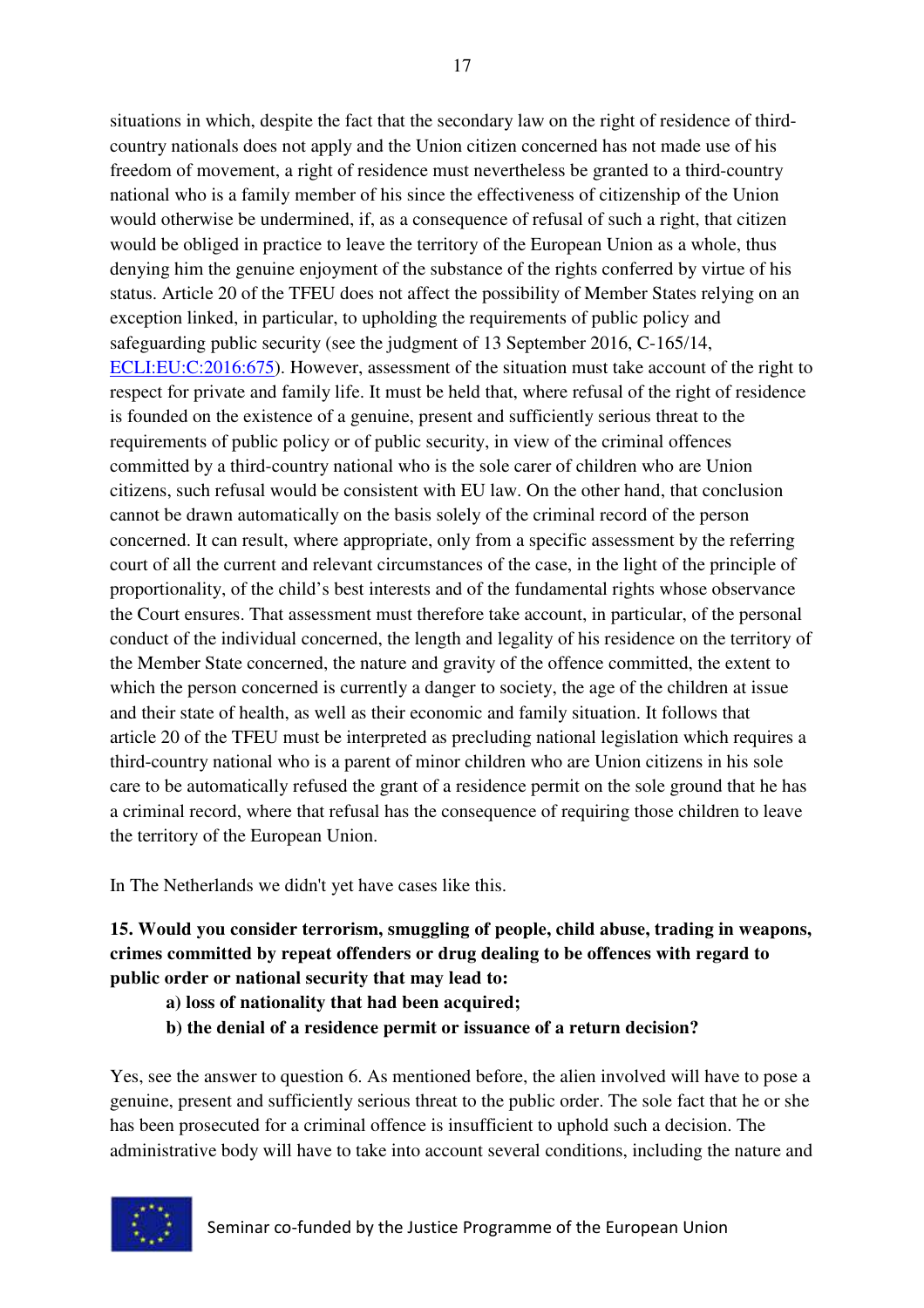seriousness of the criminal offence(s).

Irrevocable sentences for terrorism and for criminal offences which can be punished with at least eight years imprisonment, may lead to loss of nationality.<sup>18</sup> The application for the issue of the before mentioned residence permit can be rejected because of a danger to the public order if the alien has been convicted to an unconditional prison sentence or another punishment, such as community service or a fine.<sup>19</sup>

**16. If a third-country national has been excluded from protection on the grounds of Art. 1F of the 1951 Refugee Convention, is he/she automatically considered to be a [serious] threat to public order or national security and does he/she have to be removed from the country without any additional examination of the actual and current risk? If a separate procedure is required in order to take a return decision, is it necessary to take into account the following criteria:** 

- **a. personal conduct;**
- **b. the fundamental interest of society;**
- **c. genuine, present and sufficiently serious threat;**
- **d. other?**

Yes, in Dutch national case law an alien that has been excluded from protection on the grounds of Art. 1F of the 1951 Refugee Convention, is considered to be a [serious] threat to public order or national security (see the answer to question 6). Because of its nature, an article 1F-threat is considered to be a present threat at all times. Aliens who have been excluded from protection on the grounds of art. 1F, are therefore automatically considered to pose a genuine, present and serious threat to the public order.<sup>20</sup> However, in its judgment of 9 June 2016, the regional court of The Hague has asked the CJEU the following preliminary questions: $^{21}$ 

#### 1.

Does article 27 (2) of Directive 2004/38/EC allow that a citizen of the European Union who falls under the scope of article 1F (a) and (b) of the 1951 Refugee Convention, is issued a declaration of undesirability because the exceptional seriousness of the offences article 1(F) refers to, leads to the conclusion that the threat the citizen involved poses to the fundamental interests of society, will – at all times – be a present threat?

#### 2.

If the answer to question 1 is negative, in what way should the investigation, whether or not the involved citizen of the European Union poses a genuine, present and sufficiently serious threat to the fundamental interests of society, take place? To what extent is relevant that the article 1F-behaviour

<sup>21</sup> ECLI:NL:RBDHA:2016:6389.



 $\overline{a}$ <sup>18</sup> Article 14 of the Dutch Nationality Act of 2003.

<sup>&</sup>lt;sup>19</sup> Article 3.77 Vb 2000.

<sup>&</sup>lt;sup>20</sup> Judgment of 16 June 2015, <u>ECLI:NL:RVS:2015:2008</u>.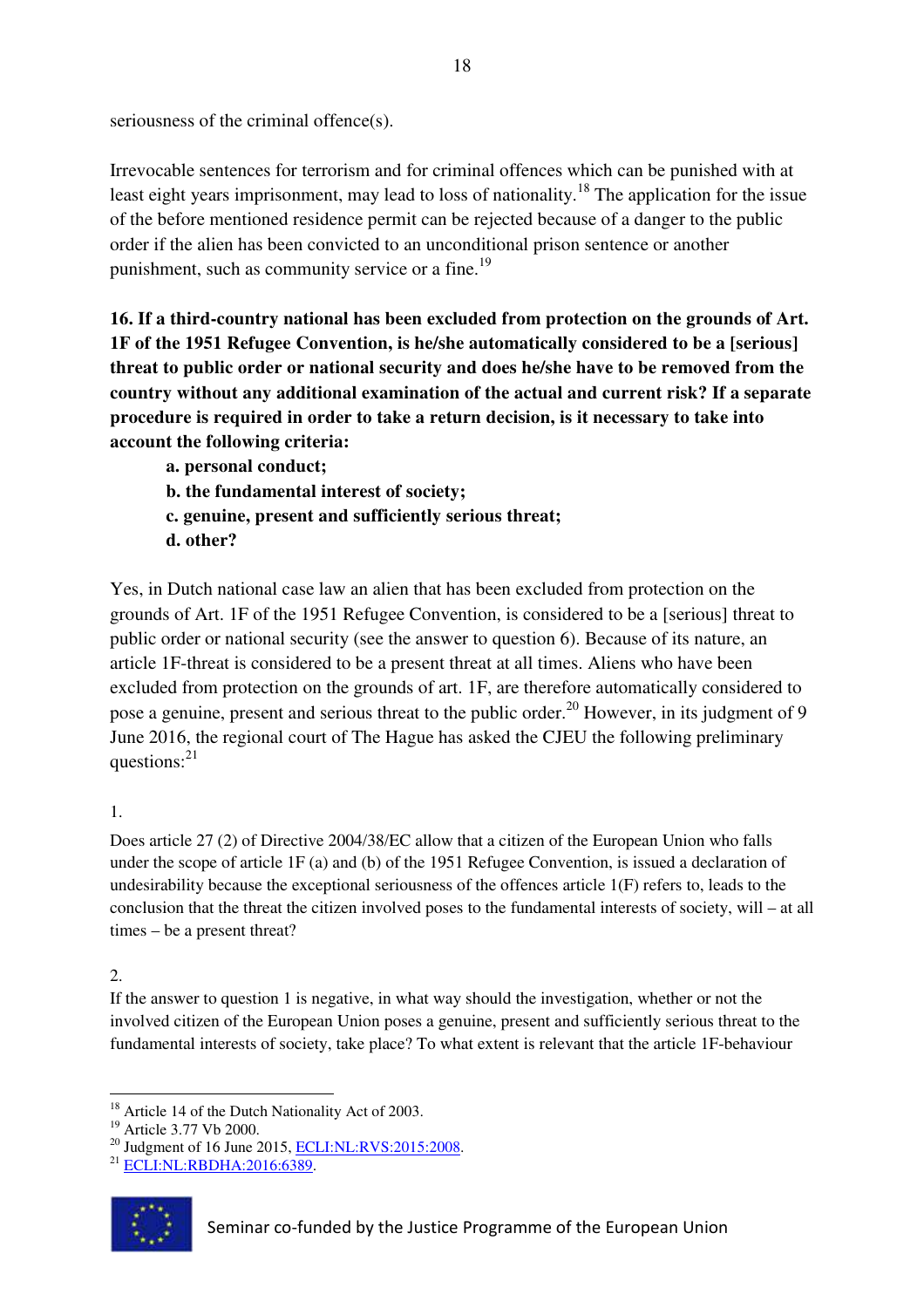took place a long time ago (in this case, in the 1992-1994 timeframe)?

3.

In the decision making process regarding the issue of a declaration of undesirability because of article 1F-behaviour, in what way does the notion of proportionality play a role? Should the circumstances, mentioned in article 28 (1) of Directive 2004/38/EC have to be involved? Should the term of ten years of residence in the host country, mentioned in in article 28 (3) (a), also be taken into account? Should the aspects, mentioned in paragraph 3.3 of the Communication from the Commission to the European Parliament and the Council on guidance for better transposition and application of Directive 2004/38/EC, be taken into account?

This may illustrate that the case law on this subject is currently under development.

## **17. Can you give examples of cases in which family or private life is given priority over national security or public order? Please describe them briefly**.

When an alien poses a serious threat to public order or national security while he/she is involved in family/private life referred to in article 8 of the ECHR, removal or denial of a residence permit is dependent on a proportionality test. As mentioned before, in the weighing of interests within the scope of article 8 of the ECHR, the guiding principles mentioned in the CJEU-judgments *Boultif v. Switzerland* and *Üner v. The Netherlands* have to be involved, i.e. if there are children, if so, their age and the best interests and well-being of the children, in particular the seriousness of the difficulties which any children of the alien are likely to encounter in the country to which the alien is to be expelled.

There are not really examples of cases in which family life or private life is given priority over national security or public order. It's important to know that the first question to answer is if the conclusion of the administrative body that the alien poses a serious threat to public order or national security is right and, in that scope, if the administrative body took the several conditions in account. In case the decision of the administrative body isn't sufficient motivated, you don't get to the question if family/private life is given priority over national security or public order. In the judgments of 2 May 2016, ECLI:NL:RVS:2016:1285 and ECLI:NL:RVS:2016:1286, the administrative body hadn't motivate sufficiently why the strong ties with the Netherlands and the lack or limited ties with the country of origin was outweighed by the circumstance that the alien at an early age committed criminal offences. The administrative body neither had taken the nature and seriousness of the criminal offences in his proportionality test. In such a case, it is conceivable that family life or private life could be given priority over national security or public order.

**18. Do you experience tensions between the automatic protection given by Art. 4 of the Charter of Fundamental Rights of the European Union (Art. 3 of the ECHR) and national security that calls for removal? Could you give examples of your national practice?** 

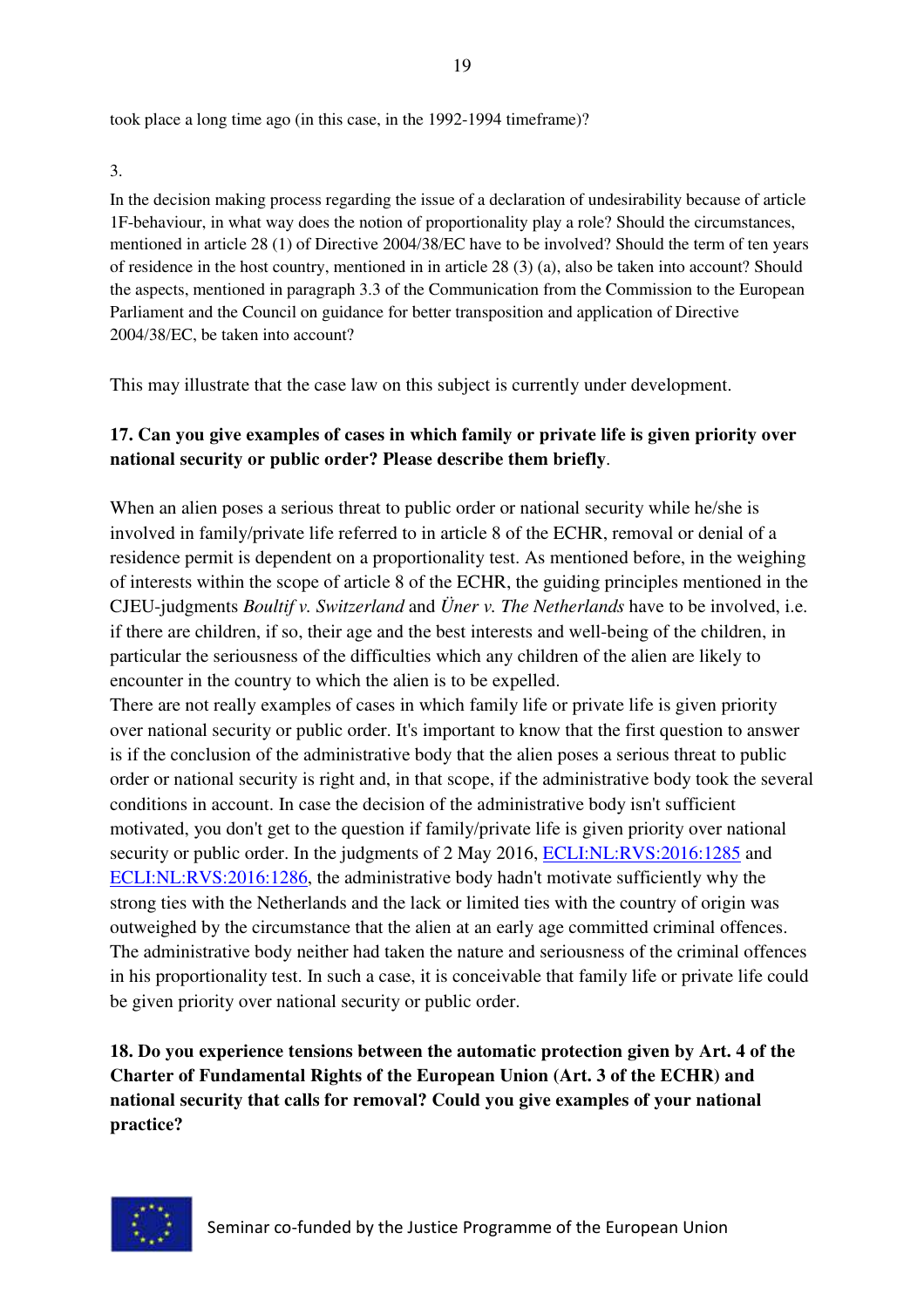If national security calls for the rejection of a residence permit, while at the same time the alien involved cannot be expelled because a real risk exists that he or she will be subjected to a treatment contrary to article 3 of the ECHR upon return to the country of origin, the alien will not be expelled but isn't granted a residence permit either. The administrative body has to judge whether or not this risk constitutes a permanent obstacle to removal. If so, the administrative body has to judge whether or not the permanent denial of a residence permit is disproportional. When deciding this, the administrative body has to include article 8 of the ECHR (if applicable).

If, in such a case, the administrative body decides that permanent denial of a resident permit is not disproportional, this results in a situation where the presence of the alien involved in the Netherlands will be illegal – but he cannot be removed. In these 'limbo situations', tension between fundamental rights and national security is definitely felt.

## **C. Procedural issues. Fairness of the procedure.**

## **19. If a decision reviewed by a judge is based on national security or public order grounds, does it always contain legal and factual reasons? On what conditions can an administrative authority refrain in full or in part from justifying such a decision?**

#### *Immigration cases*

Generally, the Secretary of State can base the decision to reject or withdraw a residence permit on public order grounds, on a criminal judgment, an offer of an out-of-court settlement, a penalty order issued by a public prosecutor, or other information obtained from the Police Department or from (pending) criminal proceedings. $^{22}$ 

If the rejection is based on national security grounds, the State Secretary usually bases its decision on individual reports of the General Intelligence and Security Service (*Algemene Inlichtingen- en Veiligheidsdienst; AIVD*) or, in some cases, (individual) reports of another ministry or intelligence service to determine the danger to national security. These individual reports can include specific information about, for example, the offence and facts of which the foreign national is suspected. Information originating from foreign intelligence services can be used as well.

The decision of the Secretary of State itself should contain a legal reasoning and the factual reasons that constitute the danger to the national security or public order. If the decision is based on classified information (from the AIVD of other intelligence services), the Secretary of State will not include that information in the decision. In such cases, a special procedure applies to limit access (of parties involved as well as the judge) to that information: see the answer to question 23.

 $\overline{a}$  $22$  Paragraph B1/4.4 Aliens Act Implementation Guidelines 2000.

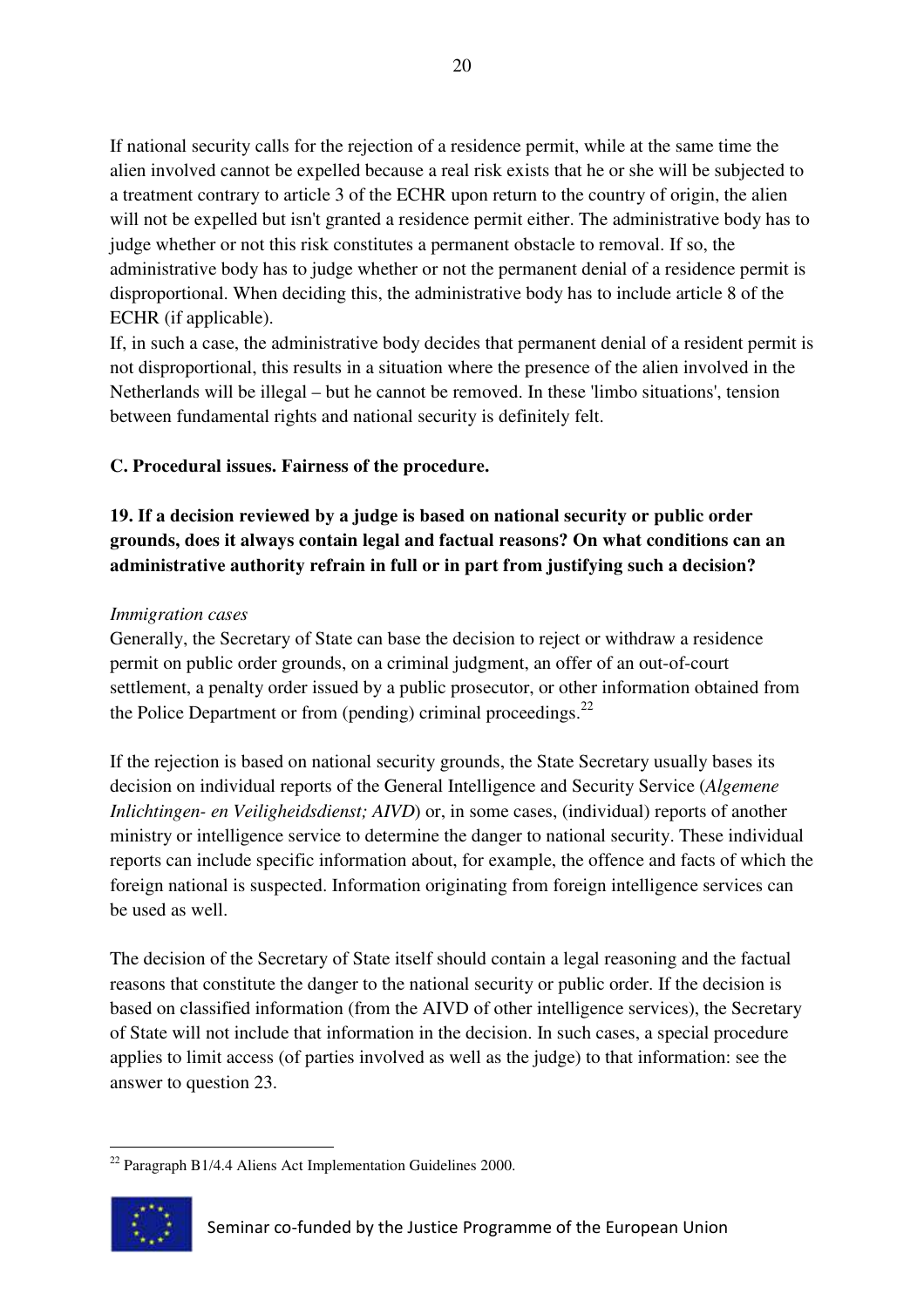#### *Citizenship cases*

A nationality request can be rejected or the Dutch nationality can be withdrawn when strong presumptions exists that the foreign national constitutes a danger to public order or national security.<sup>23</sup> The strong presumptions should be based on the information provided by the applicant<sup>24</sup> and the research of the competent administrative body in the judicial register (*Justitiële documentatiedienst (JDD)*) or information obtained from the police chief (NSIS, OPS,  $HKD$ ).<sup>25</sup> In order to establish that the person involved constitutes a danger to the public order or national security, a criminal conviction is not necessary. However, there should be sufficient indications for this danger, for example indicated in a report of the Intelligence and Security Service.<sup>26</sup> The fact that the person involved is or has been subjected to criminal prosecution, can be sufficient to turn down his nationality request. See also question 9 d).

The decision of the administrative body should contain a legal reasoning and the factual reasons that constitute strong presumptions for the danger to the national security or public order. With regard to classified information, the same exception applies as stated above under 'Immigration cases'.

## **20. If a decision is based on national security or public order grounds, do the party, his/her lawyer and a judge reviewing a decision have the same access to the legal and factual reasons of this decision provided by the administrative authority?**

Generally, the judge and the party and his or her lawyer have the same access to the legal and factual reasons of the decision.

A decision of the administrative authority does not take effect until it is published (article 3:40 of the General Administrative Law Act; *Algemene wet bestuursrecht*; hereafter: Awb). The decision shall be made public by post or hand delivery to the person concerned (article 3:41 Awb). As a basic principle, the administrative body is obliged to provide the person concerned and the judge with all the relevant information of the case (article 7:4, paragraph two, Awb; article 8:42, paragraph one, Awb). This includes the decision containing the legal and factual reasons of the case.

## **21. Is evidence that substantiates the establishing of facts (grounds) that constitute a risk to national security or public order always open to: a. a judge;**

The evidence is not always disclosed to a judge. Although the administrative body is obliged to provide the judge with all the relevant information of the case (articles 8:27, 8:28 and 8:42,

<sup>&</sup>lt;sup>26</sup> Explanation to article 9, paragraph one, subsection a, in the Guidelines to the Dutch Nationality Act 2003.



 $\overline{a}$  $^{23}$  Article 6, paragraph 4, RWN; Article 9 and 14 RWN.

<sup>&</sup>lt;sup>24</sup> Every optant needs to sign a declaration about his residency and behaviour and declare whether he has been in trouble with the police or the law and whether he has been married polygamous. Explanatory to article 6, paragraph 4, Guidelines to the Dutch Nationality Act 2003.

<sup>25</sup> Explanation to article 6, Guidelines to the Dutch Nationality Act 2003.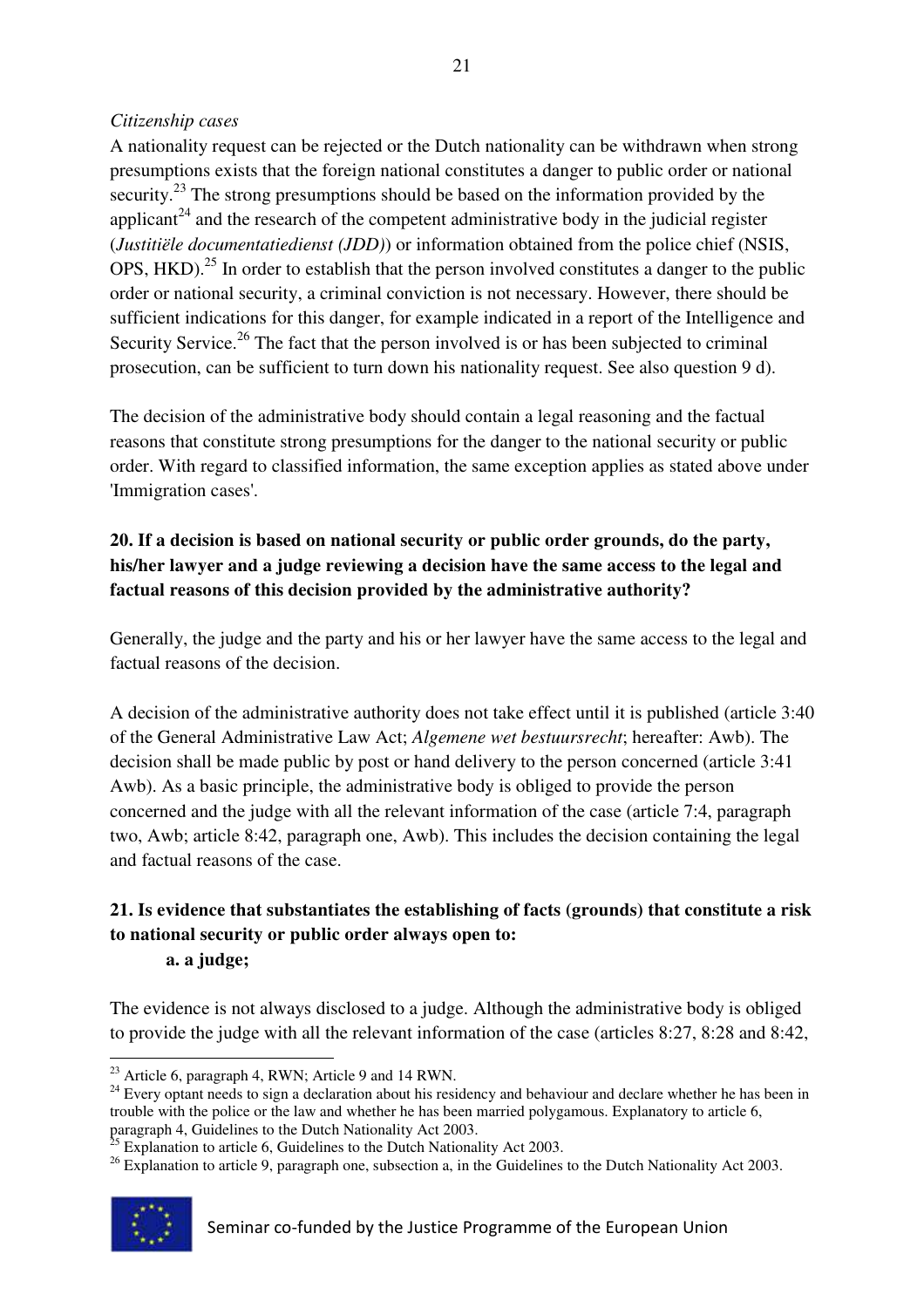paragraph one, Awb), he can reject the information request of a judge (article 8:29, paragraph one, Awb) if there are 'weighty reasons' (*gewichtige redenen*) to do so. See the answer to question 23 for a more detailed explanation.

#### **b. a party to the procedure;**

The administrative body can decide to withhold (part of) the evidence from a party (as stated under a). Furthermore, the administrative body has the competence to decide that certain evidence can only be disclosed to the judge (thereby withholding the evidence from the opposing party or his or her counsellor).

#### **c. a counsellor (lawyer) representing a party?**

As stated under b.

## **22. Is every judge allowed to have access to classified evidence or is it necessary to obtain a special certificate (security clearance) and undergo a vetting process? Is this procedure mandatory for all judges or only to those who are ruling on national security cases and have access to classified evidence?**

The procedure of article 8:29 Awb applies to all administrative cases and judges handling these cases. In cases where the Administrative Jurisdiction Division serves as the competent supreme court, the request for nondisclosure of documents is handled by a special Secrecy Chamber of the Administrative Jurisdiction Division. This chamber decides solely on the lawfulness of this request and not on the merits of the case, unless consent is given by the parties (article 8:29, paragraph five, Awb). If the parties give permission to the judge to access the secret information or documents, every judge is allowed to have access to classified evidence. There is no special certificate or vetting process in the Netherlands.

**23. If facts or evidence that constitute a risk to national security or public order are not open to a party to a procedure and his/her counsellor (lawyer) representing the party, are there any mechanisms in your law or courts' practice that ensure 'Equality of Arms' between the parties to the proceedings and make evidence that was not disclosed to the party and his/her lawyer available in another way with a view to adversarial argument (e.g. a summary of the evidence is presented to the party or a specially vetted lawyer is allowed to see the case file in order to defend the interests of the third-country national)? Please describe how this mechanism works in practice, when it was established and its legal grounds.** 

## *Article 8:29- procedure*

Pursuant to article 8:27 and 8:28 Awb parties have an obligation to submit all requested information to the judge. A party can refuse to submit the requested information or the documents, or communicate to the court that only the judge and not the opposing party can

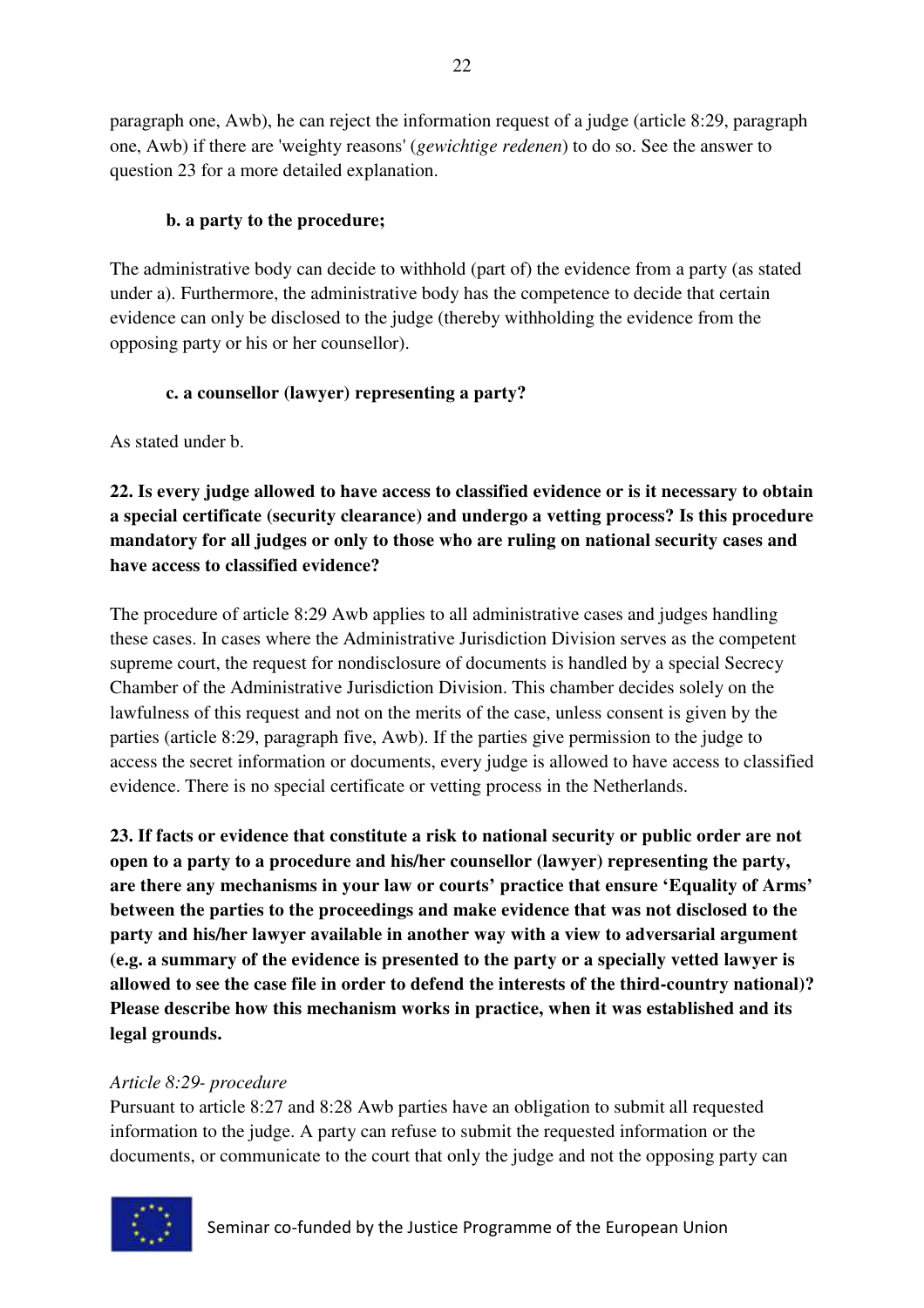have access to the information or the documents (limited access). To justify the denial of the (limited) access to the evidence, the party has to prove that 'weighty reasons' exists for this denial and clarify sufficiently why those reasons prevail over the right to adversarial proceedings (article 8:29, paragraph one, Awb). Pursuant to article 8:29, paragraph three, it is up to the 'secrecy-judge' involved (note that in cases where the Administrative Jurisdiction Division is involved, the before mentioned Secrecy Chamber decides on these matters) to assess whether this secrecy of the evidence is justified.

If full confidentiality of information or documents to the party and the judge is considered legitimate, the obligation of article 8:27 and 8:28 Awb no longer applies. However, a full denial of access to information or documents is rare.<sup>27</sup> The fact that the 'secrecy-judge' is not allowed to have access to the classified information complicates the assessment of 'weighty reasons'.

In cases where the 'secrecy-judge' grants the limited access request (which implies only the judge and not the opposing party can have access to the information or the documents), the secret information or documents may only be used with the consent of the opposing party. Without this permission the judge is not allowed to give a judgment on the basis of the secret documents and has to return these documents to the party concerned. To avoid the appearance of bias, the case will be referred to another chamber (article 8:29, paragraph five, Awb). The rejection of the permission to use the secret information or documents implies a risk for the party concerned, because his appeal can be declared unfounded, because the judge could not consult all the relevant material of the case.

Unlike the United Kingdom, lawyers appointed to represent the interests of a foreign national contesting serious offences relating to national security in secret procedures (*special advocate*s), do not exist in the Netherlands. Furthermore, article 8:29 Awb does not guarantee (to a party) disclosure of secret (parts of) documents containing evidence brought against him. Therefore, this article restricts the principles of public access and 'equality of arms'. Nevertheless, according to the Administrative Jurisdiction Division, the article 8:29-procedure and the limitations to the disclosure of classified information that comes with it, has been substantiated with sufficient safeguards to ensure that the right to a fair trial, laid down in article 6 of the ECHR, is not (essentially) impaired.<sup>28</sup>

In the case of *A. v. the Netherlands*<sup>29</sup> the European Court of Human Rights found that the article 8:29 Awb-procedure did not violate article 13 ECHR. Although the underlying materials of the AIVD report were not accessible for the opposing party, the materials were, with the parties' consent, disclosed to the judge. Furthermore, the Court noted that this report

<sup>&</sup>lt;sup>29</sup> 20 July 2010, no. 4900/06, par. 160.



 $\overline{a}$  $27$  See for an example of a successful appeal to full denial the judgement of the Administrative Jurisdiction Division of 25 November 1998, ECLI:NL:RVS:1999:AA4098 (published in AB Rechtspraak Bestuursrecht, no. 2000/393).

<sup>&</sup>lt;sup>28</sup> Judgement of Administrative Jurisdiction Division of 28 March 2012, ECLI:NL:RVS:2012:BW0146.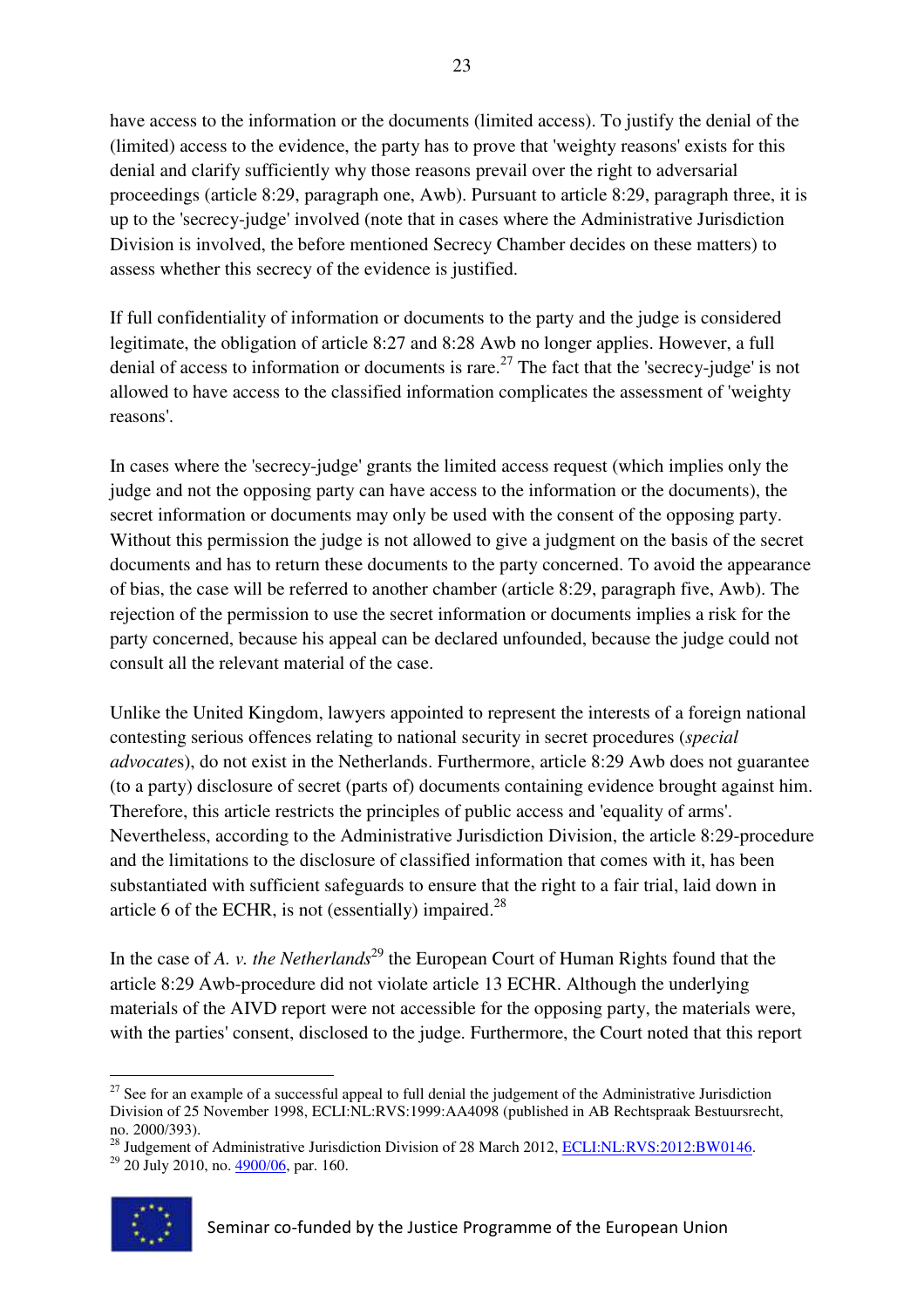and the underlying materials did not, as such, concern the applicant's fear of being subjected to ill-treatment in Libya but whether he was posing a threat to the Dutch national security.

Previously, pursuant to article 87, paragraph one, first sentence, of the Law on the intelligence- and security services of 2002 (Wet op de Inlichtingen en Veiligheidsdiensten 2002; Wiv 2002) the Secretary of State had the exclusive right to decide on the legitimacy of the nondisclosure of (parts of) the documents. Therefore the judge could not assess the legitimacy by itself. In its judgement of 30 November 2011 (ECLI:NL:RVS:2011:BU6382) the Administrative Jurisdiction Division found, with reference to recent jurisprudence of the European Court of Human Rights, that article 87, paragraph one, first sentence, of the Wiv 2002 violates the rights laid down in article 6 ECHR. According to the Administrative Jurisdiction Division the situation in which a judge is not permitted beforehand to assess whether and to what extent the limited access to evidence was legitimate and the final judgement rests upon this evidence which is (partly) secret to one of the parties, does not meet the criteria of a fair trial as laid down in article 6 ECHR.

#### *Possibility to dispute secret evidence*

Although access to secret evidence can be limited on grounds of national security, a third country national has the possibility to oppose the facts brought against him, as stipulated in the decision of the administrative body.

According to well-established case-law of the Administrative Jurisdiction Division<sup>30</sup>, Ministry of Foreign Affairs country reports, individual reports of the Ministry of Foreign Affairs and individual reports of the Intelligence and Security Service are considered to be expert advices to the Secretary of State. The Secretary of State can take the accuracy of the advice for granted if the advice has been given in an impartial, objective and clear manner, while being supported with an indicated source. An exception to this rule applies in case of a sufficient basis for doubts about the accuracy of the advice. A third country national seeking to challenge an individual report has to substantiate such doubts. In contrast with general jurisprudence about advices, a countercheck by another expert is not required. Therefore, even if the sources or (part of) the report itself is secret to the third country national, he or she has the possibility to challenge this report. However, the bare denial of the report is not sufficient to substantiate doubts about the accuracy of the report.<sup>31</sup> In its judgment of 1 December 2015 (ECLI:NL:RVS:2015:3795) the Administrative Jurisdiction Division found that the foreign national had successfully disputed the accuracy of a Ministry of Foreign Affairs country report.

Furthermore, the third country national can also request the administrative body to disclose the information or (parts of) the documents under the Dutch Public Access to Government Information Act (*Wet openbaarheid van bestuur;* hereafter: Wob). A request based on the

<sup>&</sup>lt;sup>31</sup> Jugdement of 13 November 2003, ECLI:NL:RVS:2003:AN9460 (not published).



 $\overline{a}$ <sup>30</sup> Judgement of 12 October 2001, **ECLI:NL:RVS:2001:AD5964**.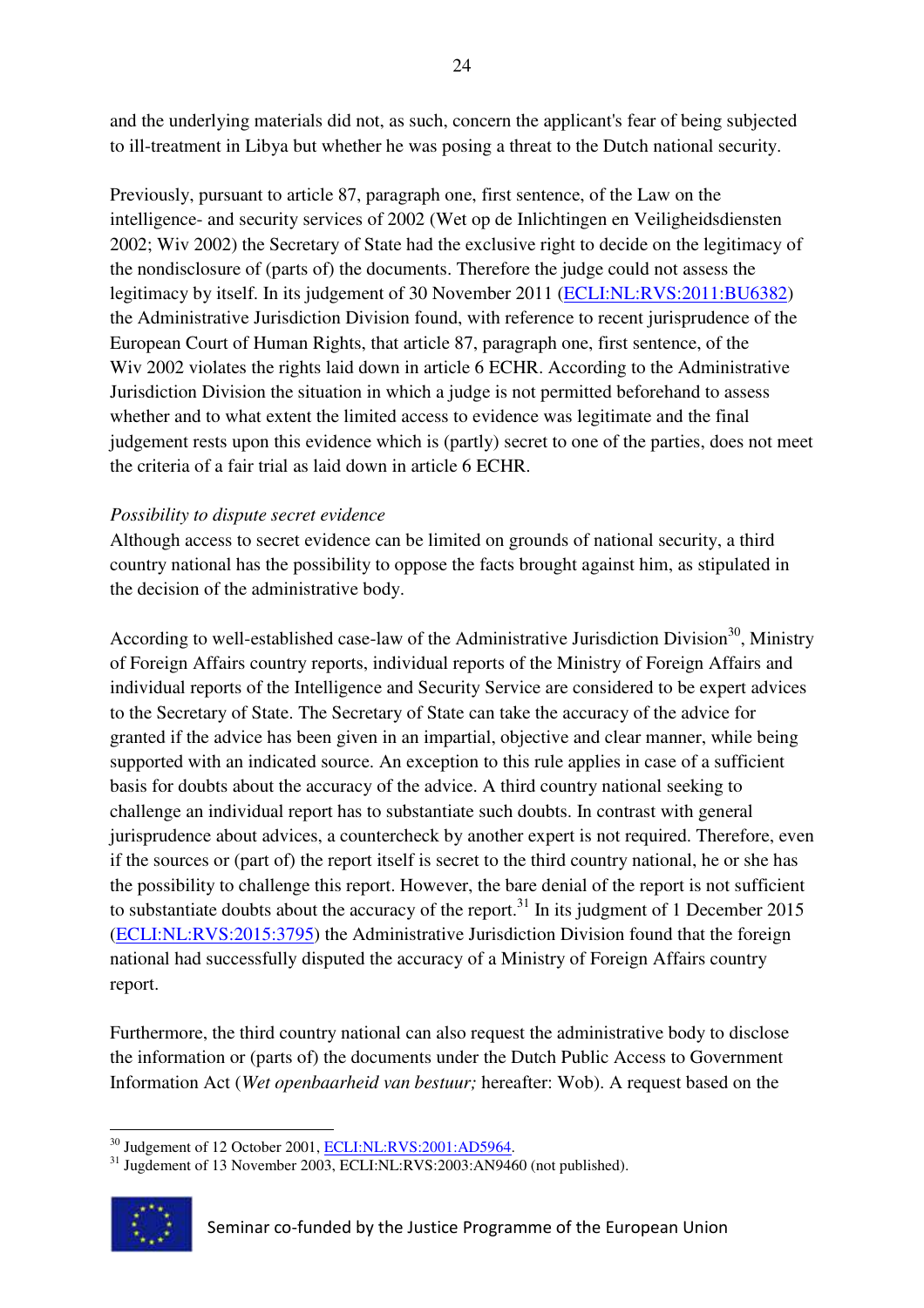Wob may be declined, for instance for security reasons. In contrast with the article 8:29-procedure concerning the access of a party to information in a judicial procedure, the Wob-procedures' purpose is public access to information about an administrative matter. A decline of a Wob-request does not guarantee secrecy in the Awb-procedure. However, no weighty reasons exists for an administrative body to refuse information or (parts of) documents, if the public access to this information is required under the Wob (article 8:29, paragraph two, Awb). The Wob-criteria are considered to be the lower limit.

**24. If evidence that substantiates the establishing of facts (grounds) that constitute a risk to national security or public order is not open to a party to a procedure or his/her counsellor (lawyer), is the judge allowed to verify the lawfulness of the denial of access to such evidence and does the judge have the competence to disclose such evidence to the party to the procedure? Please describe the grounds and mechanism of judicial control in relation to the denial of access to a case file due to its confidentially on grounds of its classified character (state secrecy or similar).** 

The judge is allowed to verify the lawfulness of the denial of the access of the evidence (see question 23). The judge has to strike a balance between the interests of the state (to keep evidence confidential) to the interests of the third country national (to access the evidence brought against him). The judge will have to take into account the nature of the case and the other possibilities for the opposing party to  $-$  in line with the requirements of an adversarial procedure and equality of arms – determine his position and to put forward his reasoning. After balancing these interests, the judge has to decide whether the denial of access to the evidence is legitimate.

Without permission of the administrative body concerned, the judge cannot disclose such evidence to the opposing party (see question 23).

**25. Is evidence admitted by judges during court procedures in immigration and citizenship cases always available to the parties with a view to adversarial argument or are special protective measures applied to sensitive documents that do not allow the disclosing of such evidence to a party? Are there any special mechanisms applied to ensure 'equality of arms' between the parties to proceedings if a document is not disclosed to a party?** 

No, see question 23.

**26. Are full judgements and their legal and factual reasons in immigration and citizenship cases always open to the parties and their counsellors? Are there any restrictions regarding the reasons for a judgement in relation a party or their counsellor if that judgement is based on national security or public order grounds?**